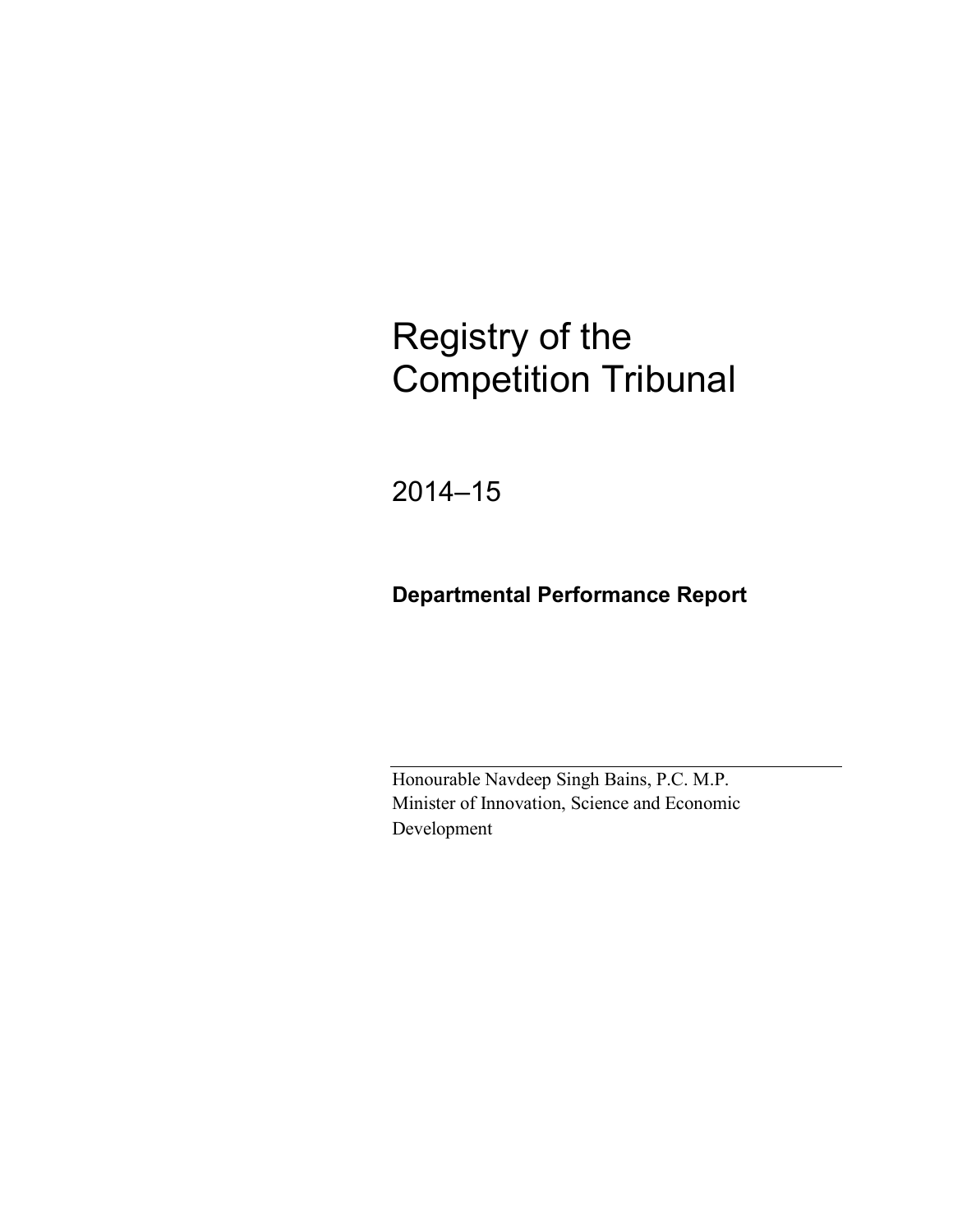©Her Majesty the Queen in Right of Canada,

represented by the Minister of Innovation, Science and Economic Development, 2015

This document is available on the [Competition Tribunal website.](http://www.ct-tc.gc.ca/)

This document is available in alternative formats upon request.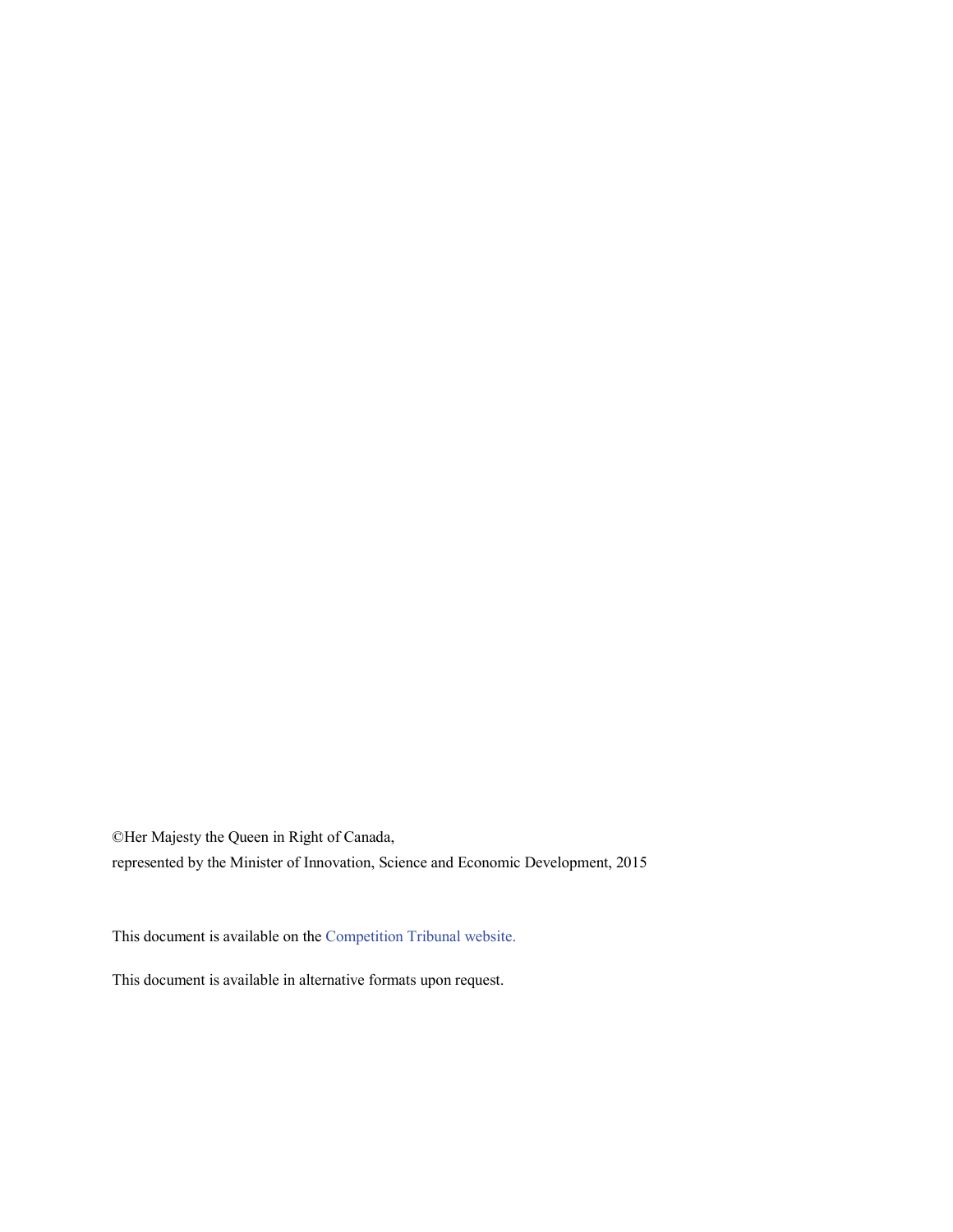# Table of Contents

| Alignment of Spending With the Whole-of-Government Framework 9 |  |
|----------------------------------------------------------------|--|
|                                                                |  |
|                                                                |  |
| Section II: Analysis of Program by Strategic Outcome  11       |  |
|                                                                |  |
|                                                                |  |
|                                                                |  |
|                                                                |  |
|                                                                |  |
|                                                                |  |
|                                                                |  |
|                                                                |  |
|                                                                |  |
|                                                                |  |
|                                                                |  |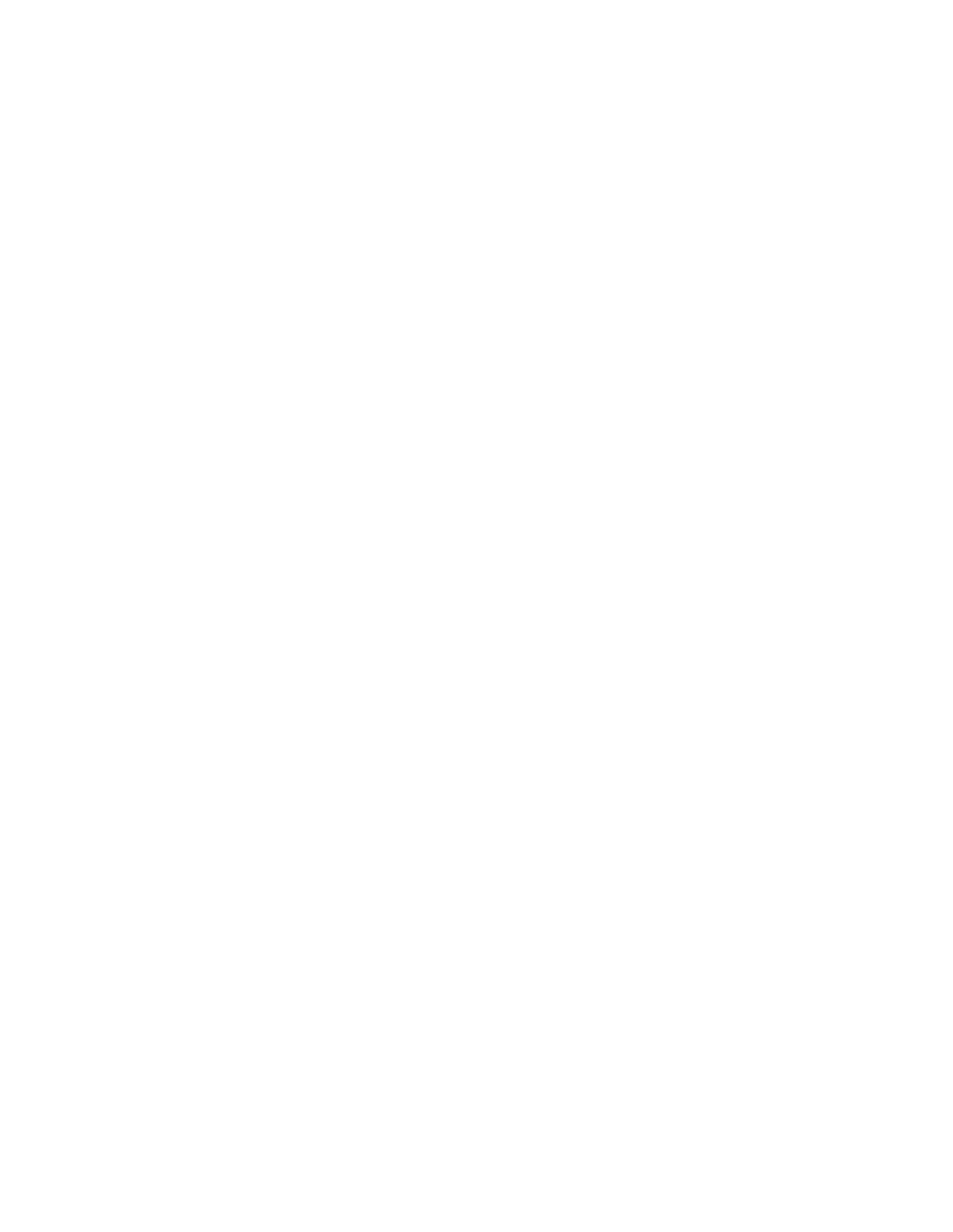# <span id="page-4-0"></span>Registrar's Message

I am pleased to present the final Departmental Performance Report for the Registry of the Competition Tribunal that covers the period April 1, 2014 to October 31, 2014. On November 1, 2014 the governance structure of the Registry was altered with the coming into force of the *Administrative Tribunal Support Services Canada Act*, which created the Administrative Tribunals Support Service of Canada (ATSSC) centralizing the provision of support services of 11 administrative tribunals through a single, integrated organization.

The Registry continued to operate in an environment where it does not have control over its volume of work and can only react to the number of proceedings filed. Under the reporting period, 2 new proceedings were filed and the Registry supported the release of 17 decisions. At the end of the reporting period, 4 cases remained at various stages of the adjudicative process. Throughout the reporting period, the number of resources continued to be aligned with the workload to maintain the Tribunal's level of service and, where feasible, resources were shared with other departments which provided learning opportunities to employees.

I would like to acknowledge the efforts of my predecessor Raynald Chartrand who not only maintained the operations for the support to the Tribunal but dedicated most of his time to ensure a successful transition to the ATSSC.

Rachel J. Boyer Executive Director & Registrar Registry of the Competition Tribunal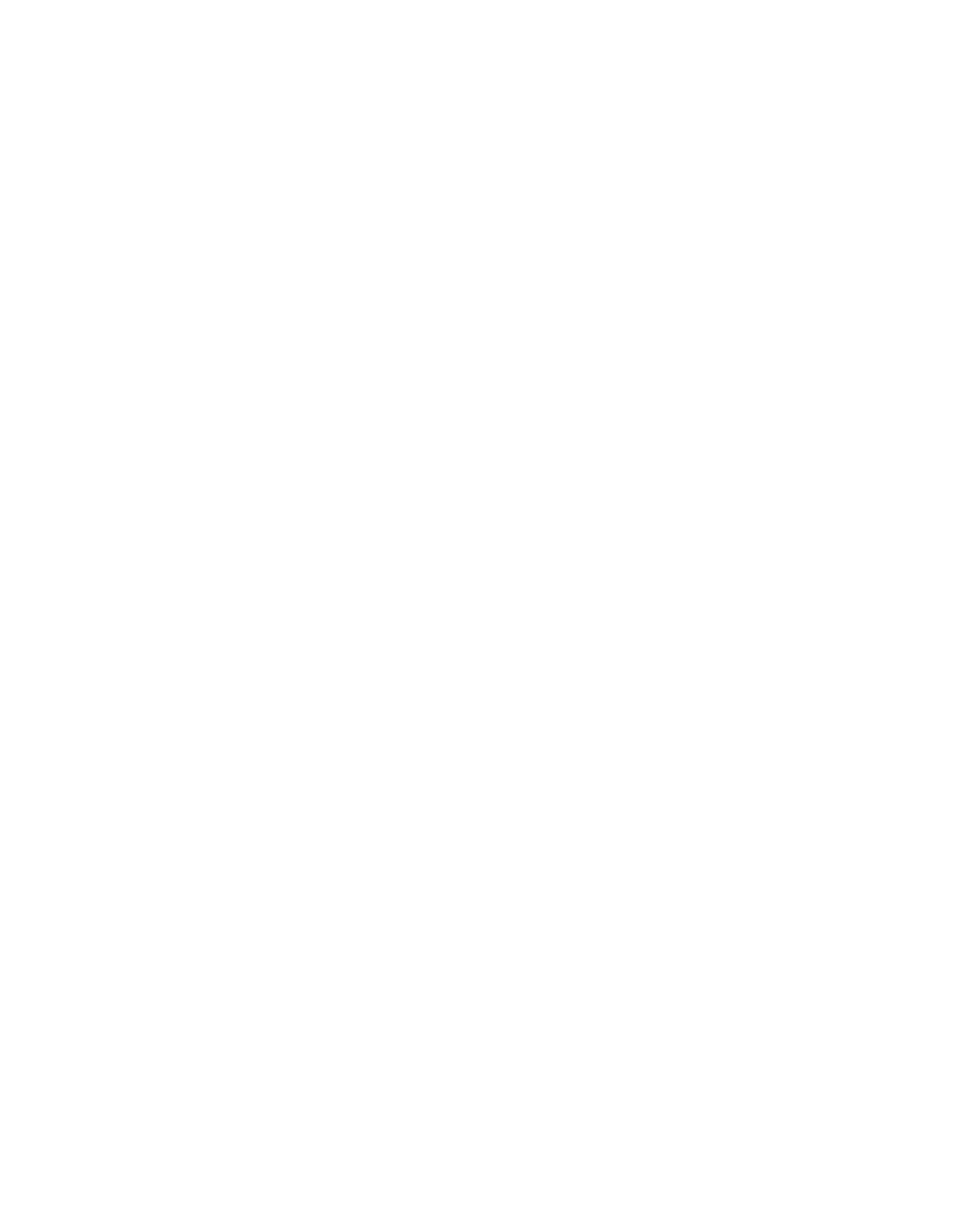# <span id="page-6-0"></span>Section I: Organizational Expenditure Overview

## <span id="page-6-1"></span>Organizational Profile

**Minister**: The Honourable Navdeep Singh Bains Minister of Innovation, Science and Economic Development

**Institutional Head:** Rachel J. Boyer

**Ministerial Portfolio:** Innovation, Science and Economic Development Canada

**Enabl[i](#page-26-1)ng Instrument(s):** the *Competition Tribunal Act* (R.S.C., 1985, c. C-34)<sup>1</sup>

#### **Year of Incorporation / Commencement:** 1986

**Other:** On November 1, 2014, the *Administrative Tribunals Support Service of Canada Act* came into force and consolidated the provision of support services of 11 administrative tribunals, including the Registry of the Competition Tribunal. The Tribunal retained its adjudicative powers while the Registry of the Competition Tribunal transferred all human and financial resources to the ATSSC.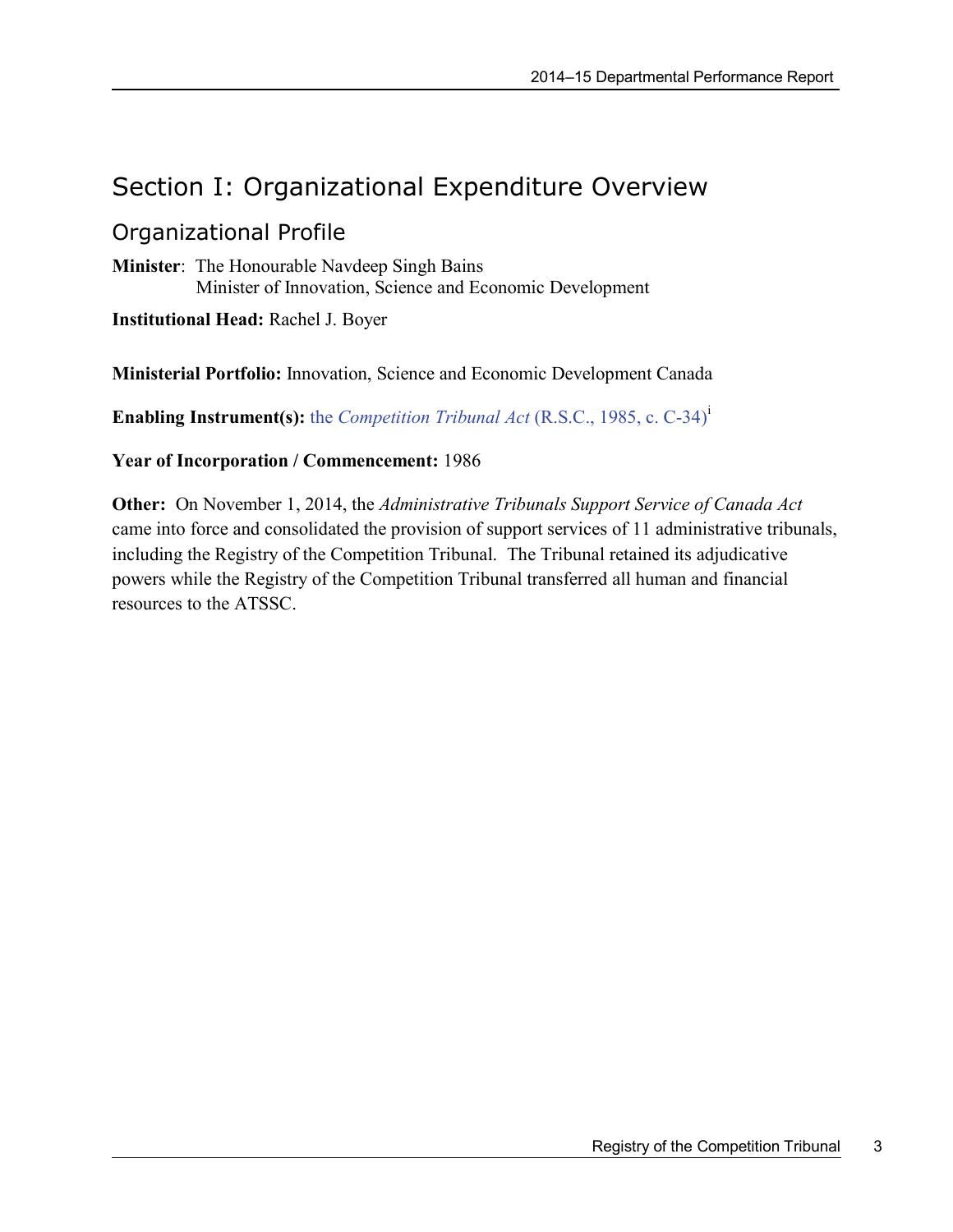## <span id="page-7-0"></span>Organizational Context

### **Raison d'être**

The Competition Tribunal, established in 1986, is an independent, quasi-judicial tribunal established under the *Competition Tribunal Act* to hear applications brought by the Commissioner of Competition or a private party, depending on the circumstances, under various parts of the *Competition Act*. The purpose of the *Competition Act* is to maintain and encourage competition in Canada. The Tribunal hears applications related to deceptive marketing practices, such as misleading advertising, under Part VII.1 of the *Competition Act*. The Tribunal also has jurisdiction to hear references as well as applications brought pursuant to Part VIII, which sets out restrictive trade practices such as exclusive dealings.

#### **Responsibilities**

Since its creation in 1986, the Tribunal has heard cases relating to mergers, abuse of dominance, deceptive marketing and various trade practices that have involved key players in several industries. Cases have involved a number of business areas, including furniture stores, importers of cast iron pipes, airline computer reservation systems, community newspapers, aspartame, waste disposal, car parts, weight-loss products, fuel-saving devices, fireplace maintenance products, banking and credit card services, poultry supply, career management services and real estate brokerage services.

The *Competition Tribunal Act* provided for an administrative infrastructure in support of the workings of the Competition Tribunal, through the Registry of the Competition Tribunal. Section 14 of the Act, which provided for the establishment of a Registry, was repealed on November 1, 2014 with the coming into force of the *Administrative Tribunals Support Service of Canada Act,* which consolidated the provision of support services of 11 administrative tribunals, including the Registry of the Competition Tribunal, into a new organization known as the Administrative Tribunals Support Service of Canada (ATSSC). The support services include corporate services (e.g., common functions of human resources, information technology, financial services, accommodations, security and communications); registry services; and core mandate services (e.g., research, analysis, legal and other case-specific work such as repositories for filling applications, consent agreements and documents and issuing documents and orders for all cases brought before tribunals).

The Registry of the Competition Tribunal was designated a department under Schedule I.1 of the *Financial Administration Act* until October 31, 2014 and, therefore, must adhere to federal public administration policies including the preparation of this final Departmental Performance Report, which covers the period April 1 to October 31, 2014.

This report pertains to the activities of the Registry in support of the Tribunal and its deliberations, and not to Tribunal cases themselves.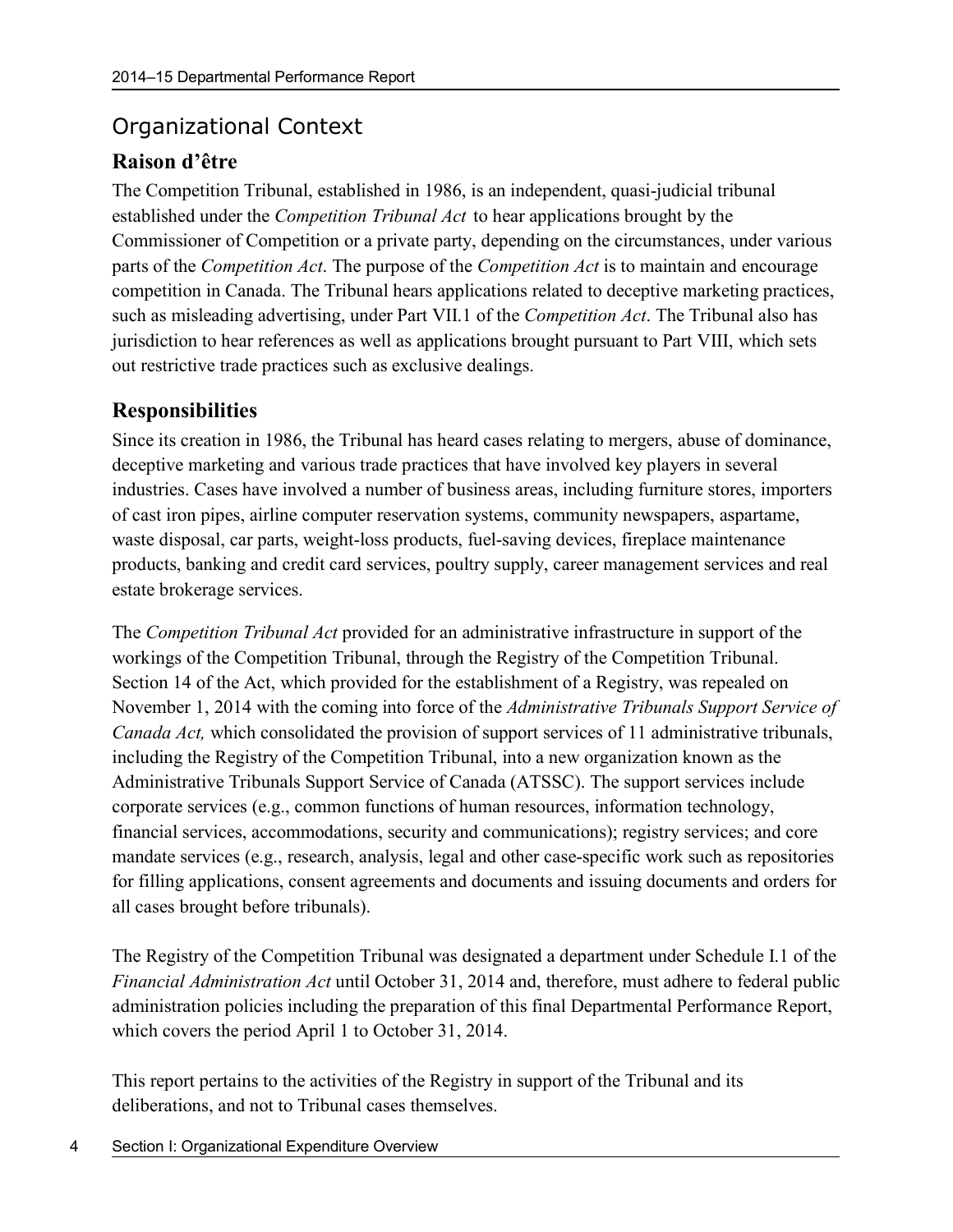#### **Strategic Outcome and Program Alignment Architecture**

**1. Strategic Outcome:** Open, fair, transparent and expeditious hearings related to the Tribunal's jurisdiction.

**1.1 Program:** Process Cases

#### **Internal Services**

### **Organizational Priorities**

Organizational Priorities

| <b>Priority</b>                                                                                                                                                                                                                                                                                                                                   | $ Type^1$               | <b>Strategic Outcome and/or</b><br><b>Program</b>                                              |  |  |
|---------------------------------------------------------------------------------------------------------------------------------------------------------------------------------------------------------------------------------------------------------------------------------------------------------------------------------------------------|-------------------------|------------------------------------------------------------------------------------------------|--|--|
| Support the implementation of<br>electronic hearings for all cases<br>heard by the Tribunal                                                                                                                                                                                                                                                       | Previously committed to | Open, fair, transparent and<br>expeditious hearings related to the<br>Tribunal's jurisdiction. |  |  |
| <b>Summary of Progress</b>                                                                                                                                                                                                                                                                                                                        |                         |                                                                                                |  |  |
| Hearings before the Tribunal are now proceeding electronically. The Registry's investments in technology<br>provided Tribunal members and parties the required tools to make hearings more efficient while<br>decreasing the need to print massive amounts of paper. The Registry continued to support Tribunal<br>members with this new process. |                         |                                                                                                |  |  |

| <b>Priority</b>                                                                                                                                                                                                                                                                                                                                                                                                                                                                                                                                                                                                               | Type    | <b>Strategic Outcome and/or</b><br>Program                                                     |  |
|-------------------------------------------------------------------------------------------------------------------------------------------------------------------------------------------------------------------------------------------------------------------------------------------------------------------------------------------------------------------------------------------------------------------------------------------------------------------------------------------------------------------------------------------------------------------------------------------------------------------------------|---------|------------------------------------------------------------------------------------------------|--|
| Provide continuous learning<br>opportunities to Tribunal Members                                                                                                                                                                                                                                                                                                                                                                                                                                                                                                                                                              | Ongoing | Open, fair, transparent and<br>expeditious hearings related to the<br>Tribunal's jurisdiction. |  |
| <b>Summary of Progress</b>                                                                                                                                                                                                                                                                                                                                                                                                                                                                                                                                                                                                    |         |                                                                                                |  |
| Hearing of new cases and writing of decisions on complex cases heard in the previous fiscal year<br>required a fair amount of time from judicial members in a context where the Tribunal only had two judicial<br>members (out of a possible six under the enabling statute). The annual meeting of the Tribunal was,<br>therefore, postponed until the appointment of further judicial members and to allow the two appointed<br>judicial members to focus on the issuing of decisions. The two judicial members nonetheless attended<br>conferences on competition law to continue their learning and training in the area. |         |                                                                                                |  |

 $\overline{a}$ 

**Priority Type Strategic Outcome** and/or **Priority Strategic Outcome** and/or

<span id="page-8-0"></span><sup>1.</sup> Type is defined as follows: previously committed to—committed to in the first or second fiscal year prior to the subject year of the report; ongoing—committed to at least three fiscal years prior to the subject year of the report; and new—newly committed to in the reporting year of the Report on Plans and Priorities or the Departmental Performance Report.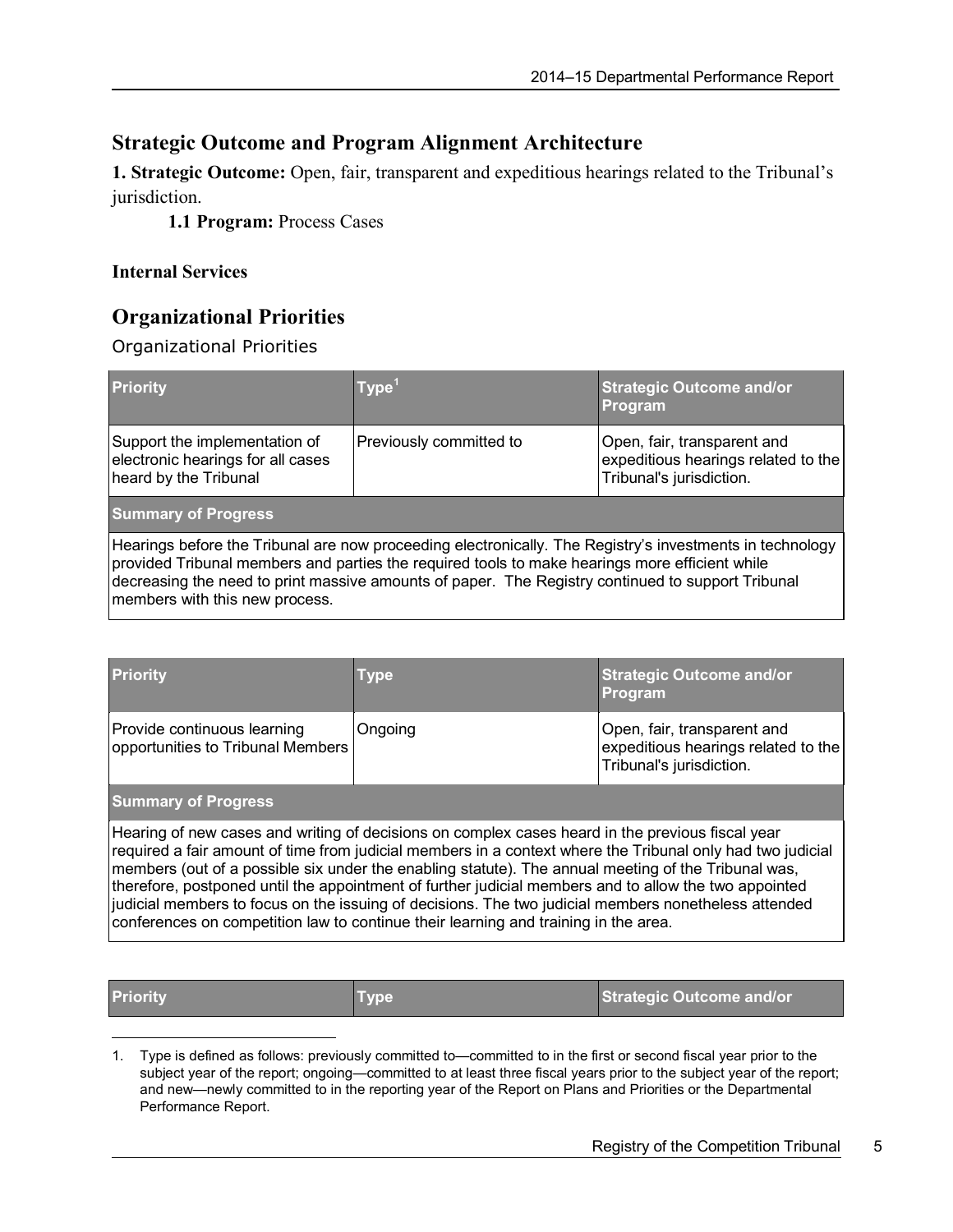|                                                                                                                                                             |             | Program                                                                                        |
|-------------------------------------------------------------------------------------------------------------------------------------------------------------|-------------|------------------------------------------------------------------------------------------------|
| Implement the recommendations<br>resulting from the 2013–14 review<br>of how the Registry could support<br>the Tribunal in a more cost-<br>effective manner | <b>INew</b> | Open, fair, transparent and<br>expeditious hearings related to the<br>Tribunal's jurisdiction. |

#### **Summary of Progress**

In Budget 2014, the federal government announced the creation of the Administrative Tribunals Support Service of Canada (ATSSC), a new entity to provide administrative support to 11 tribunals, including the Competition Tribunal. As a result, all staff of the Registry of the Competition Tribunal was transferred to the ATSSC as of November 1, 2014. The Registry was actively involved in working groups to support the planning and implementation of the ATSSC and to ensure that there would be a seamless transition for the provision of services to the Tribunal.

| <b>Priority</b>                                                                                                                                                                                                                                                                                                                                                                                                                           | <b>Type</b> | <b>Strategic Outcome and/or</b><br>Program                                                     |  |  |
|-------------------------------------------------------------------------------------------------------------------------------------------------------------------------------------------------------------------------------------------------------------------------------------------------------------------------------------------------------------------------------------------------------------------------------------------|-------------|------------------------------------------------------------------------------------------------|--|--|
| Develop partnerships with other<br>organizations to provide learning<br>opportunities to employees                                                                                                                                                                                                                                                                                                                                        | Ongoing     | Open, fair, transparent and<br>expeditious hearings related to the<br>Tribunal's jurisdiction. |  |  |
| <b>Summary of Progress</b>                                                                                                                                                                                                                                                                                                                                                                                                                |             |                                                                                                |  |  |
| Our ongoing experience of providing learning opportunities to staff in other organizations has been<br>beneficial for the employees involved and for the Registry. During the reporting period, the number of<br>resources continued to be aligned with the workload to maintain the Tribunal's level of service and where<br>feasible, staff of the Registry was shared with other organizations through Memoranda of<br>Understandings. |             |                                                                                                |  |  |

### **Risk Analysis**

Key Risks

| <b>Risk</b>                                                                                                                                                                                                                                                                                     | <b>Risk Response Strategy</b>                                                                                                                                                                                                                                                                                                                                                                                                   | <b>Link to Program Alignment</b><br><b>Architecture</b> |
|-------------------------------------------------------------------------------------------------------------------------------------------------------------------------------------------------------------------------------------------------------------------------------------------------|---------------------------------------------------------------------------------------------------------------------------------------------------------------------------------------------------------------------------------------------------------------------------------------------------------------------------------------------------------------------------------------------------------------------------------|---------------------------------------------------------|
| The Registry faces a substantial,<br>ongoing planning challenge in that readiness to provide support for<br>the Tribunal's sole function is to<br>respond to the matters referred to<br>it. Its activities are driven by<br>external demands that it can only<br>react to rather than plan for. | The Registry must be in a state of<br>the Tribunal's work. The hiring of<br>casual employees or the sharing<br>of resources with other<br>organizations ensured the<br>appropriate level of resources to<br>handle sporadic increases in the<br>workload.<br>This risk was identified in the<br>2014-15 Report on Plans and<br>Priorities and the course of action<br>to mitigate the risk was followed<br>throughout the year. | <b>Process Cases</b>                                    |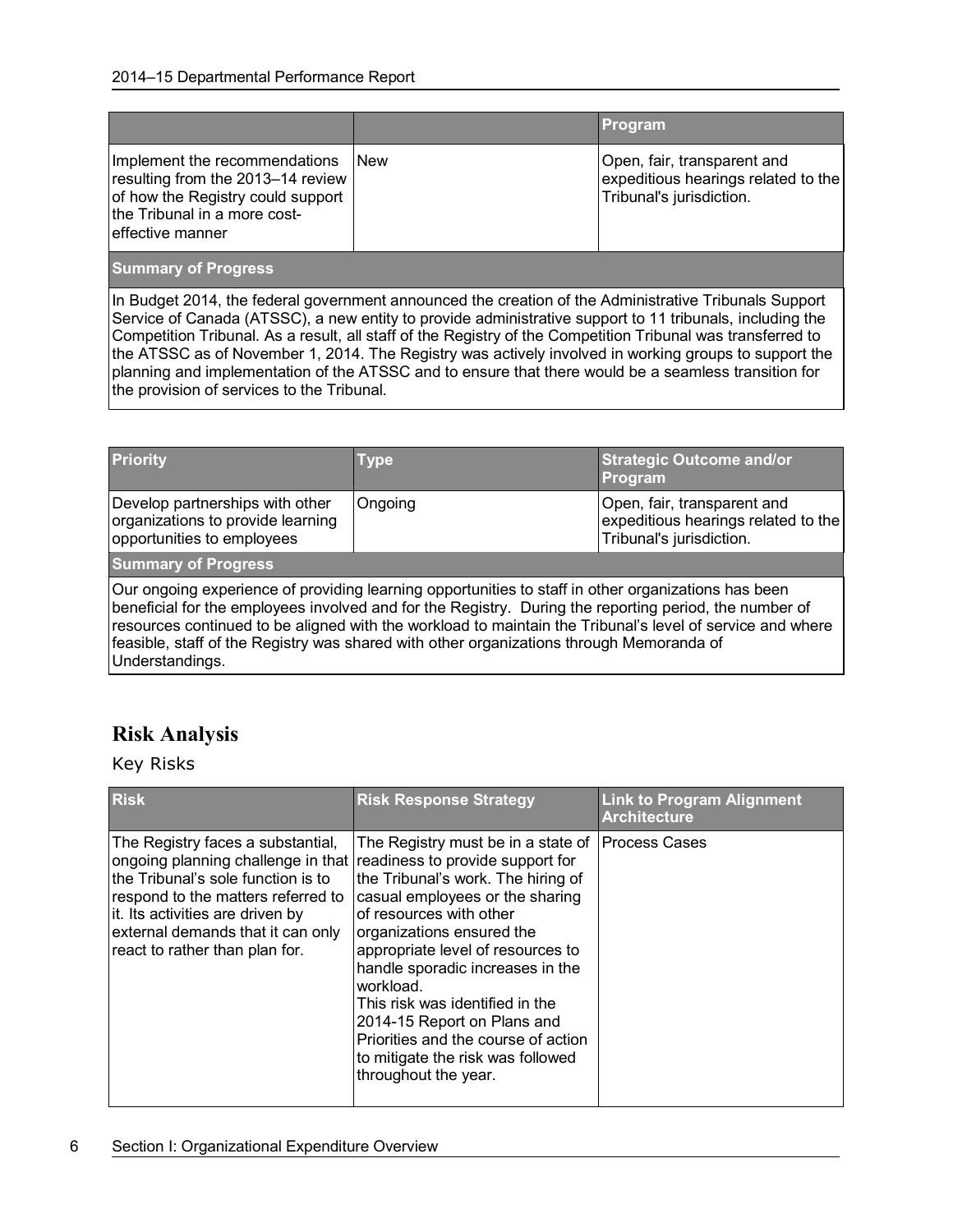| <b>Risk</b>                                                                                                                                                                            | <b>Risk Response Strategy</b>                                                                                                                                                                                                                                                                                                                      | <b>Link to Program Alignment</b><br><b>Architecture</b> |
|----------------------------------------------------------------------------------------------------------------------------------------------------------------------------------------|----------------------------------------------------------------------------------------------------------------------------------------------------------------------------------------------------------------------------------------------------------------------------------------------------------------------------------------------------|---------------------------------------------------------|
| The use of an electronic hearing<br>system for virtually all hearings<br>requires that Tribunal members<br>and staff be comfortable with the<br>technology used during<br>proceedings. | The Registry provided training to<br>members and staff, and case-<br>specific training was also provided<br>one week prior to a hearing as a<br>refresher. Furthermore, an IT<br>specialist was on site during<br>hearings providing support, as<br>required.<br>This risk was identified in the<br>2014-15 Report on Plans and<br>Priorities.     | <b>Process Cases</b>                                    |
| A micro organization like the<br>Registry can only offer limited<br>professional development<br>opportunities to staff.                                                                | While this risk was identified in the Process Cases<br>2013-14 Report on Plans and<br>Priorities, the risk response<br>strategy shifted with the creation<br>of the ATSSC. As of November 1,<br>2014, the Registry became part of<br>a larger organization providing<br>staff with more learning and<br>professional development<br>opportunities. | <b>Internal Services</b>                                |

The number of applications brought before the Tribunal depends on the enforcement policy adopted by the Competition Bureau and the number of applications filed by individuals or companies under the private action provision of the *Competition Act*. The sharing of resources with other organizations has proven to be effective in ensuring the Registry's resources were scalable and in a state of readiness to support the Tribunal in meeting its mandate.

# <span id="page-10-0"></span>Actual Expenditures

 $\overline{a}$ 

Budgetary Financial Resources (dollars)

| 2014-15<br><b>Main Estimates</b> | $2014 - 15$<br><b>Planned Spending Total Authorities</b> | $ 2014 - 15 $<br>Available for $Use1$ (authorities used) | $ 2014 - 15 $<br><b>Actual Spending</b> | <b>Difference</b><br><b>actual minus</b><br>planned) |
|----------------------------------|----------------------------------------------------------|----------------------------------------------------------|-----------------------------------------|------------------------------------------------------|
| 2,345,306                        | 2,345,306                                                | 585.378                                                  | 575.378                                 | (1,769,928)                                          |

<span id="page-10-1"></span><sup>&</sup>lt;sup>1</sup> The reduction in the Total Authorities Available for use is a result of the coming into force of the ATSSC on November 1, 2014, whereas unspent resources were deemed to have been transferred to the ATSSC.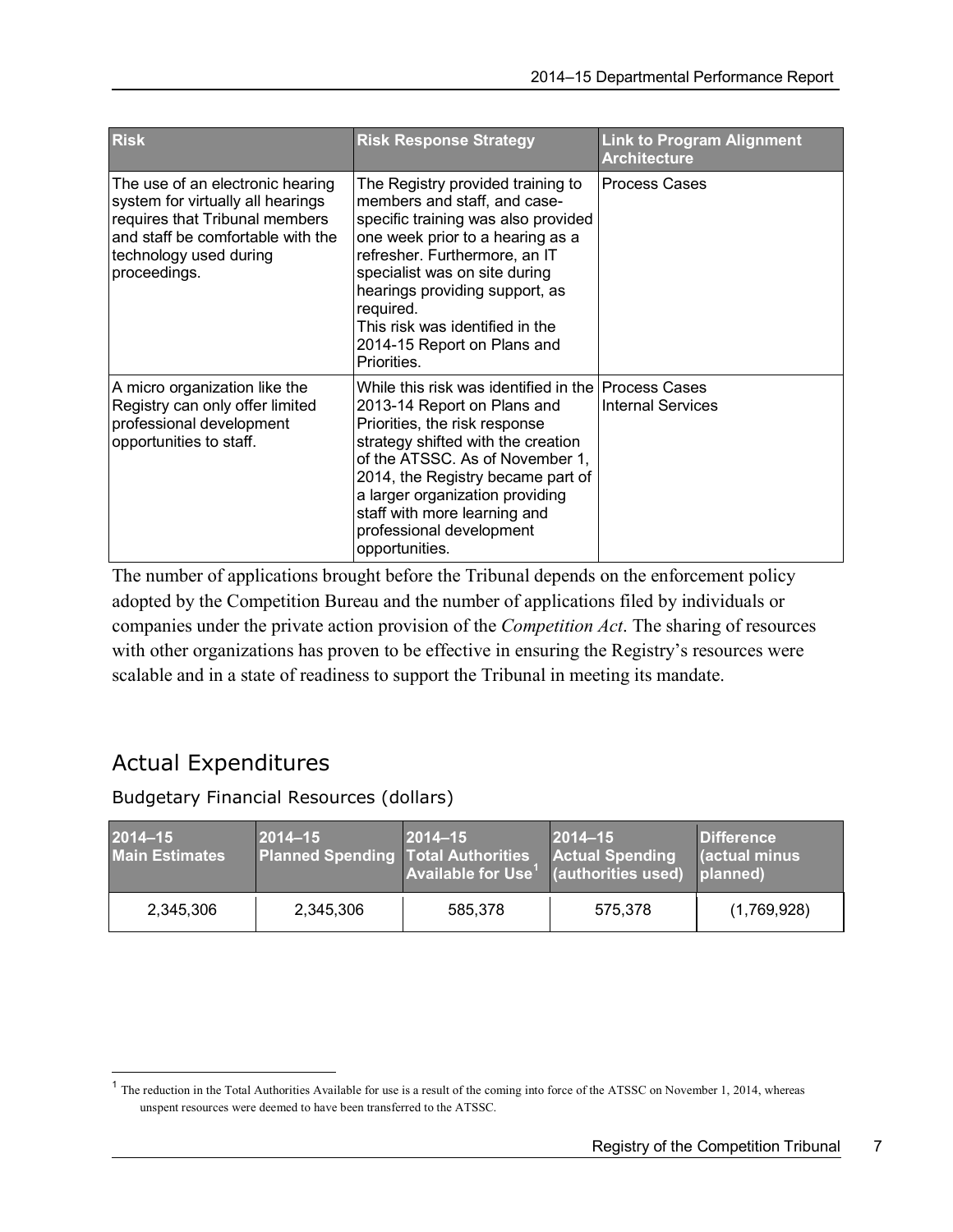#### Human Resources (Full-Time Equivalents [FTEs])

| $2014 - 15$<br>$ 2014 - 15 $<br>$ $ Actual <sup>2</sup><br>Planned <sup>1</sup> |   |     | $ 2014 - 15 $<br>Difference <sup>3</sup><br>(actual minus planned) |
|---------------------------------------------------------------------------------|---|-----|--------------------------------------------------------------------|
|                                                                                 | 9 | 4.7 | (4.3)                                                              |

#### Budgetary Performance Summary for Strategic Outcome(s) and Program(s) (dollars)

| <b>Strategic</b><br>Outcome(s),<br><b>Program(s)</b><br>and Internal<br><b>Services</b>                    | 2014-15<br><b>Main</b> | $2014 - 15$<br><b>Planned</b> | $2015 - 16$<br><b>Planned</b><br><b>Estimates Spending Spending<sup>4</sup></b> | 2016-17<br>Planned | $2014 - 15$<br><b>Total</b><br><b>Spending Authorities</b><br><b>Available</b><br>for Use | $2014 - 15$<br><b>Actual</b><br>Spending<br>used) | $ 2013 - 14 $<br><b>Actual</b><br>Spending<br>(authorities (authorities<br>used) | 2012-13<br><b>Actual</b><br><b>Spending</b><br>(authorities<br>used) |
|------------------------------------------------------------------------------------------------------------|------------------------|-------------------------------|---------------------------------------------------------------------------------|--------------------|-------------------------------------------------------------------------------------------|---------------------------------------------------|----------------------------------------------------------------------------------|----------------------------------------------------------------------|
| Strategic Outcome: Open, fair, transparent and expeditious hearings related to the Tribunal's jurisdiction |                        |                               |                                                                                 |                    |                                                                                           |                                                   |                                                                                  |                                                                      |
| Process<br>Cases                                                                                           |                        | 1,758,980 1,758,980           | 0                                                                               | 0                  | 358,825                                                                                   | 348,825                                           | 848,462                                                                          | 1,353,452                                                            |
| <b>Subtotal</b>                                                                                            | 1,758,980              | 1,758,980                     | 0                                                                               |                    | 358,825                                                                                   | 348,825                                           | 848,462                                                                          | 1,353,452                                                            |
| <b>Internal</b><br><b>Services</b><br><b>Subtotal</b>                                                      | 586,326                | 586,326                       | 0                                                                               | 0                  | 226,553                                                                                   | 226,553                                           | 306,961                                                                          | 383,360                                                              |
| <b>Total</b>                                                                                               |                        | 2,345,306 2,345,306           | $\Omega$                                                                        |                    | 585,378                                                                                   | 575,378                                           | 1,155,423                                                                        | 1,736,812                                                            |

The Registry's actual spending was \$0.6 million in 2014–15, a decrease of 50% compared to the previous year. The decrease was due to the Tribunal transferring its human and financial resources to the ATSSC as of November 1, 2014.

 $<sup>1</sup>$  Full fiscal year planned complement is pre-ATSSC and as reported in the 2014-15 RPP.</sup>  $\overline{a}$ 

<span id="page-11-1"></span><span id="page-11-0"></span><sup>&</sup>lt;sup>2</sup> The actual FTE figures have been pro-rated to reflect the 7 months of operations of the Registry.

<span id="page-11-2"></span><sup>&</sup>lt;sup>3</sup> The difference between the planned and actual FTE complement is mainly the result of the transfer to the ATSSC on November 1, 2014.

<span id="page-11-3"></span><sup>&</sup>lt;sup>4</sup> As this is the final Departmental Performance Report of the Registry of the Competition Tribunal and covers the period April 1, 2014 to October 31, 2014, there is no planned spending for subsequent years.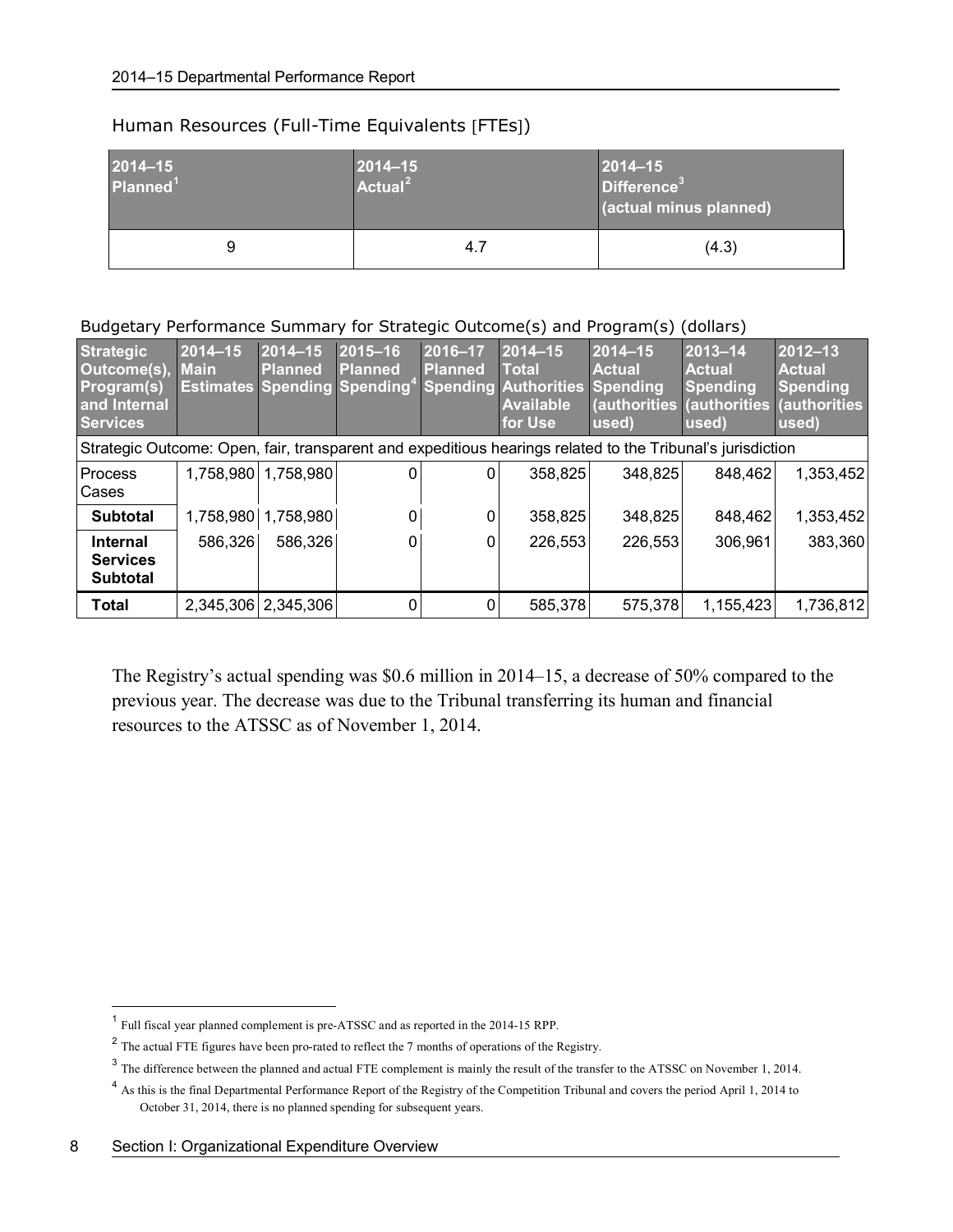# <span id="page-12-0"></span>Alignment of Spending With the Whole-of-Government Framework

Alignment of 2014-15 Actual Spending With the [Whole-of-Government](http://www.tbs-sct.gc.ca/ppg-cpr/frame-cadre-eng.aspx) Framework<sup>[ii](#page-26-2)</sup> (dollars)

| <b>Strategic Outcome Program</b>                                                                       |                      | <b>Spending Area</b>    | Government of<br><b>Canada Outcome</b> | $ 2014 - 15 $<br><b>Actual Spending</b> |
|--------------------------------------------------------------------------------------------------------|----------------------|-------------------------|----------------------------------------|-----------------------------------------|
| Open, fair,<br>transparent and<br>expeditious<br>hearings related to<br>the Tribunal's<br>jurisdiction | <b>Process Cases</b> | <b>Economic Affairs</b> | A fair and secure<br>marketplace       | 575.378                                 |

Total Spending by Spending Area (dollars)

 $\overline{a}$ 

| <b>Spending Area</b>  | <b>Total Planned Spending</b> | <b>Total Actual Spending</b> <sup>1</sup> |
|-----------------------|-------------------------------|-------------------------------------------|
| Economic affairs      | 2,328,947                     | 575,378                                   |
| Social affairs        |                               |                                           |
| International affairs |                               |                                           |
| Government affairs    |                               |                                           |

<span id="page-12-1"></span> $<sup>1</sup>$  The total actual spending is up to and including October 31, 2014 only. The free balance of the appropriations was transferred to the ATSSC on</sup> November 1, 2014.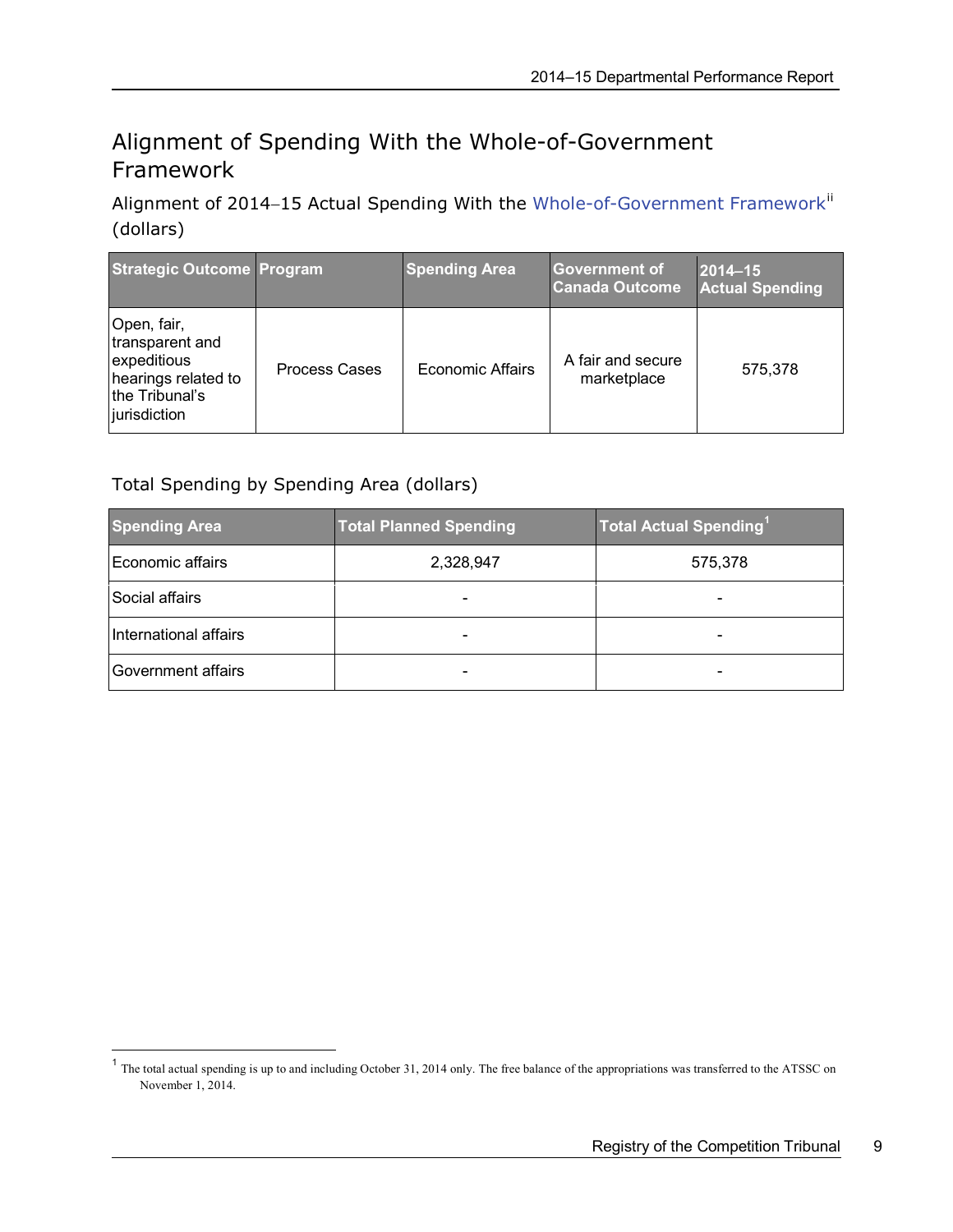# <span id="page-13-0"></span>Departmental Spending Trend



The fluctuation in spending since 2012-13 and future planned spending can be explained by the following two events:

- 1. In 2014-15, lower program expenses are mainly due to a case of the Tribunal held in abeyance until a decision from the Federal Court of Appeal and the Supreme Court of Canada are issued. However, this could only be a deferral of expenses should the cases before the higher courts result in a redetermination of some of the Tribunal's decisions.
- 2. The Registry's actual spending for 2014-15 is for the period of April 1 to October 31, 2014 as the Registry transferred its human and financial resources to the ATSSC on November 1, 2014.

## <span id="page-13-1"></span>Expenditures by Vote

For information on the Registry of the Competition Tribunal's organizational voted and statutory expenditures, consult the *[Public Accounts of Canada 2015](http://www.tpsgc-pwgsc.gc.ca/recgen/cpc-pac/index-eng.html)*, ii which is available on the Public Works and [Government Services Canada website](http://www.tpsgc-pwgsc.gc.ca/recgen/cpc-pac/index-eng.html).<sup>[iv](#page-26-4)</sup>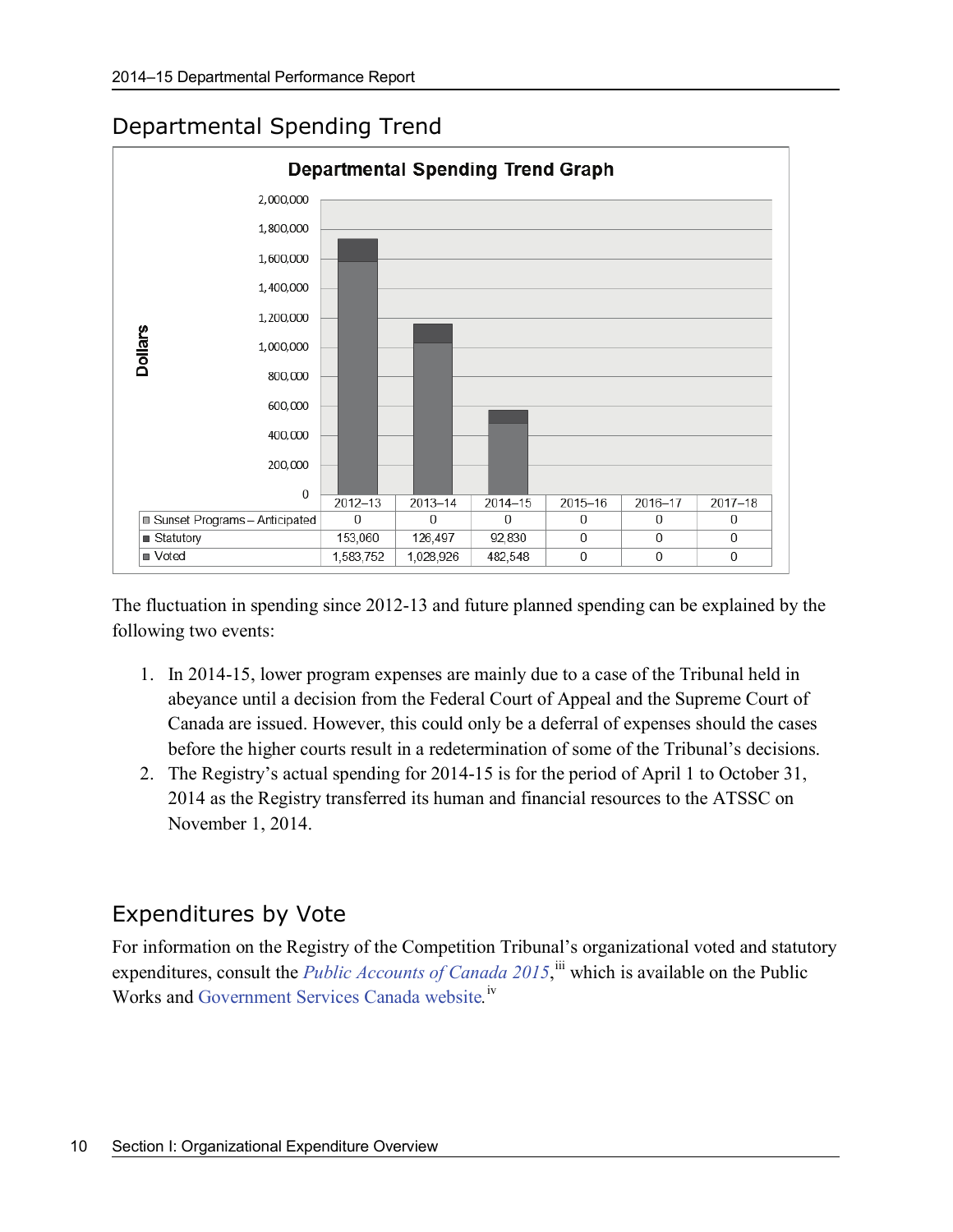# <span id="page-14-0"></span>Section II: Analysis of Program by Strategic Outcome

## <span id="page-14-1"></span>Strategic Outcome:

Open, fair, transparent and expeditious hearings related to the Tribunal's jurisdiction

### <span id="page-14-2"></span>Program 1.1: Process Cases

### **Description**

The Registry of the Competition Tribunal's main program activity is to process cases by providing the public with efficient access to case documents and decisions, as well as with efficient hearing support services.

The Tribunal hears cases and the Registry manages the material for the cases heard by the Tribunal under Part VII.1 (Deceptive Marketing Practices) and Part VIII (which includes Restrictive Trade Practices) of the *Competition Act.*

#### Budgetary Financial Resources (dollars)

| 2014-15<br><b>Main Estimates</b> | $ 2014 - 15 $<br><b>Planned Spending Total Authorities</b> | $2014 - 15$<br><b>Available for Use<sup>1</sup></b> (authorities used) | $ 2014 - 15 $<br><b>Actual Spending</b> | $ 2014 - 15 $<br><b>Difference</b><br>Gactual minus<br>planned) |
|----------------------------------|------------------------------------------------------------|------------------------------------------------------------------------|-----------------------------------------|-----------------------------------------------------------------|
| 1,758,980                        | 1,758,980                                                  | 358,825                                                                | 348,825                                 | (1,410,155)                                                     |

#### Human Resources (FTEs])

 $\overline{a}$ 

| 2014-15<br><b>Planned</b> | $ 2014 - 15 $<br>$ $ Actual <sup>2</sup> | $ 2014 - 15 $<br>Difference <sup>3</sup><br>(actual minus planned) |
|---------------------------|------------------------------------------|--------------------------------------------------------------------|
| 6.25                      | 3.5                                      | (2.75)                                                             |

<span id="page-14-3"></span><sup>&</sup>lt;sup>1</sup> The reduction in the Total Authorities Available for use is a result of the coming into force of the ATSSC on November 1, 2014, whereas unspent resources were deemed to have been transferred to the ATSSC.

<span id="page-14-4"></span><sup>&</sup>lt;sup>2</sup> The actual FTE figures have been pro-rated to reflect the 7 months of operations of the Registry.

<span id="page-14-5"></span><sup>&</sup>lt;sup>3</sup> The difference between the planned and actual FTE complement is mainly the result of the transfer to the ATSSC on November 1, 2014.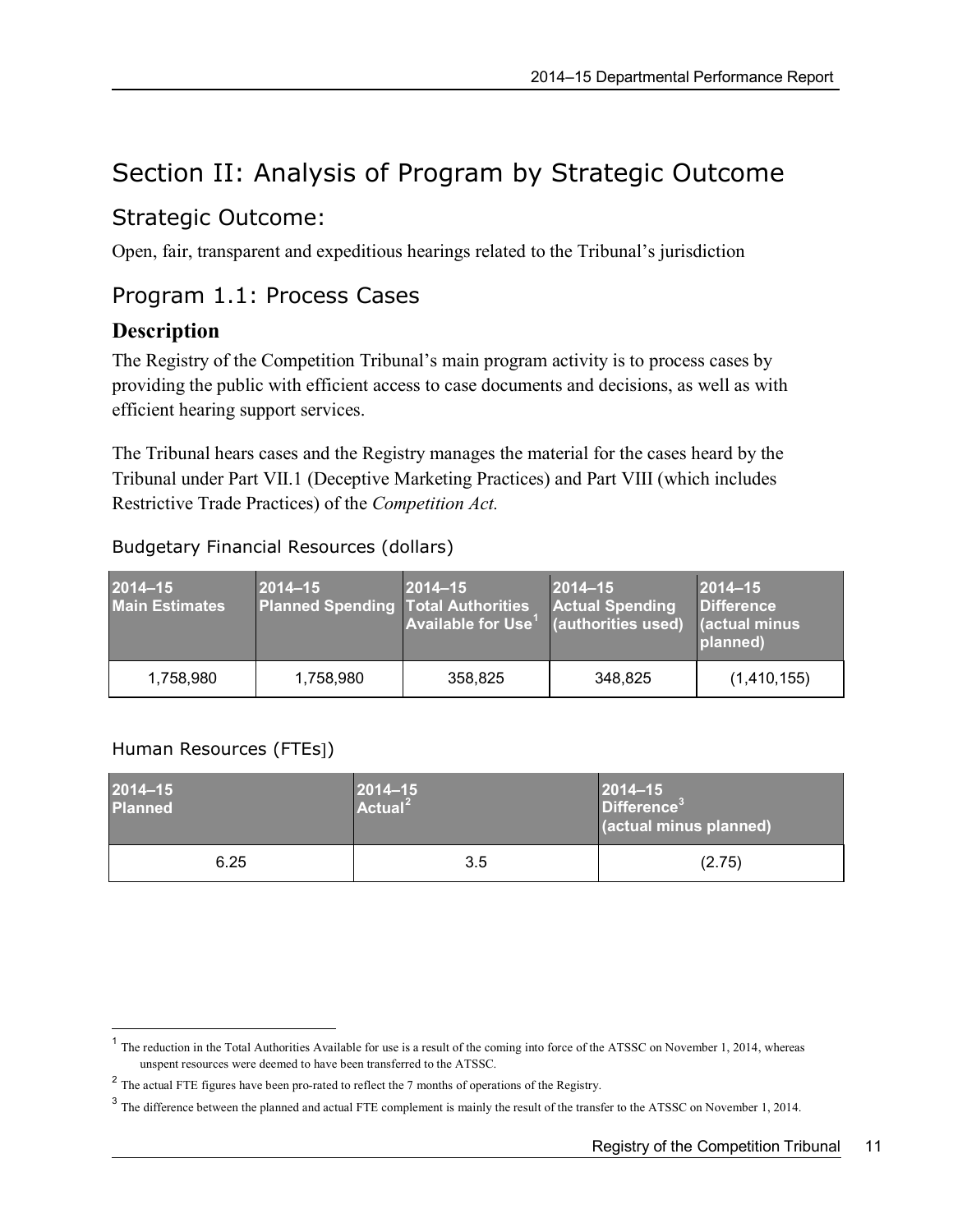#### Performance Results

| <b>Expected Results</b>                                                                                                                                                                                  | <b>Performance Indicators</b>                                                                        | <b>Targets</b>                                                     | <b>Actual Results</b>                                                                                                                                                                                                                                                                     |
|----------------------------------------------------------------------------------------------------------------------------------------------------------------------------------------------------------|------------------------------------------------------------------------------------------------------|--------------------------------------------------------------------|-------------------------------------------------------------------------------------------------------------------------------------------------------------------------------------------------------------------------------------------------------------------------------------------|
| Excellent client service<br>On a scale of 1 to 10,<br>and efficient processing<br>client satisfaction of at<br>of documents and cases<br>least 8 with respect to<br>services offered by the<br>Registry. |                                                                                                      | 80 % of clients report<br>"excellent" levels of<br>satisfaction    | <b>Client Satisfaction</b><br>Surveys were historically<br>sent to parties of the<br>case the Tribunal heard<br>during the year. With the<br>coming into force of the<br>ATSSC on November 1,<br>2014, Client Satisfaction<br>Surveys were not<br>pursued during the<br>reporting period. |
|                                                                                                                                                                                                          | Percentage of<br>documents received<br>posted on the website<br>within 2 business days of<br>receipt | 80 % of documents<br>posted                                        | All documents (100%)<br>were posted within 24<br>hours of receipt of<br>confirmation that the<br>documents did not<br>contain confidential<br>information.                                                                                                                                |
|                                                                                                                                                                                                          | Average direct cost of<br>processing cases                                                           | Baseline to be<br>established at the end of<br>fiscal year 2014-15 | The cost analysis<br>planned was deferred<br>with the coming into force<br>of the ATSSC on<br>November 1, 2014.                                                                                                                                                                           |

#### **Performance Analysis and Lessons Learned**

There were more decisions rendered in the 7 months covered in this report compared to decisions rendered in fiscal year 2013-14. From a prorated basis, there was also a fewer number of proceedings filed during the reporting period. The Registry can only react to the adjudicative process and provide the required support when cases are ready to be heard.

| <b>Number of Proceedings</b>                                         | 1 April – 31 Oct 2014 | 2013-14 |
|----------------------------------------------------------------------|-----------------------|---------|
| Number of proceedings filed                                          |                       | 11      |
| Number of proceedings completed                                      |                       | 11      |
| Number of proceedings filed from previous years<br>and still ongoing |                       |         |
| Number of decisions rendered                                         | 17                    | 14      |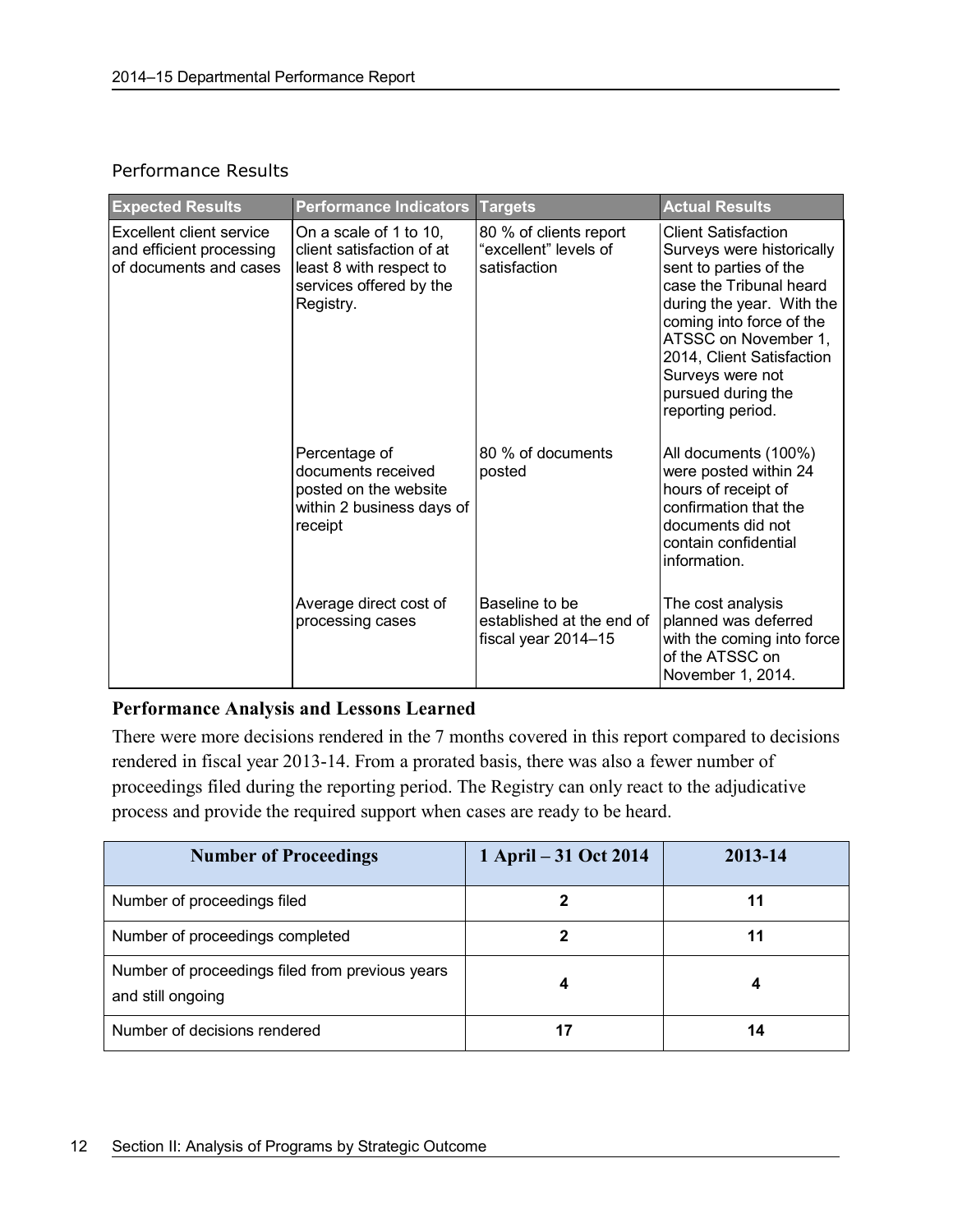## <span id="page-16-0"></span>Internal Services

### **Description**

Internal Services are groups of related activities and resources that are administered to support the needs of programs and other corporate obligations of an organization. These groups are Management and Oversight Services, Communications Services, Legal Services, Human Resources Management Services, Financial Management Services, Information Management Services, Information Technology Services, Real Property Services, Materiel Services, Acquisition Services, and Travel and Other Administrative Services. Internal Services include only those activities and resources that apply across an organization and not those provided to a specific program.

| 2014-15<br><b>Main Estimates</b> | $ 2014 - 15 $<br><b>Planned Spending Total Authorities</b> | $2014 - 15$<br><b>Available for Use<sup>1</sup></b> | $ 2014 - 15 $<br><b>Actual Spending</b><br>(authorities used) | $2014 - 15$<br><b>Difference</b><br><b>actual minus</b><br>planned) |
|----------------------------------|------------------------------------------------------------|-----------------------------------------------------|---------------------------------------------------------------|---------------------------------------------------------------------|
| 586,326                          | 586,326                                                    | 226,553                                             | 226,553                                                       | (359, 773)                                                          |

#### Budgetary Financial Resources (dollars)

#### Human Resources (FTEs)

 $\overline{a}$ 

| 2014-15<br><b>Planned</b> | $ 2014 - 15 $<br>$\sqrt{2}$ Actual <sup>2</sup> | $ 2014 - 15 $<br>Difference <sup>3</sup><br>(actual minus planned) |  |
|---------------------------|-------------------------------------------------|--------------------------------------------------------------------|--|
| 2.75                      | 1.2                                             | (1.55)                                                             |  |

#### **Performance Analysis and Lessons Learned**

The sharing of resources between organizations provided staff with professional development opportunities, as well as a greater number of career advancement opportunities. In addition, the personnel of the Registry supporting key internal services not only maintained the operations for the conduct of the Tribunal but dedicated much of their time to ensuring a successful transition to the ATSSC.

<span id="page-16-1"></span> $<sup>1</sup>$  The reduction in the Total Authorities Available for use is a result of the coming into force of the ATSSC on November 1, 2014, whereas</sup> unspent resources were deemed to have been transferred to the ATSSC.

<span id="page-16-2"></span><sup>&</sup>lt;sup>2</sup> The actual FTE figures have been pro-rated to reflect the 7 months of operations of the Registry.

<span id="page-16-3"></span><sup>&</sup>lt;sup>3</sup> The difference between the planned and actual FTE complement is mainly the result of the transfer to the ATSSC on November 1, 2014.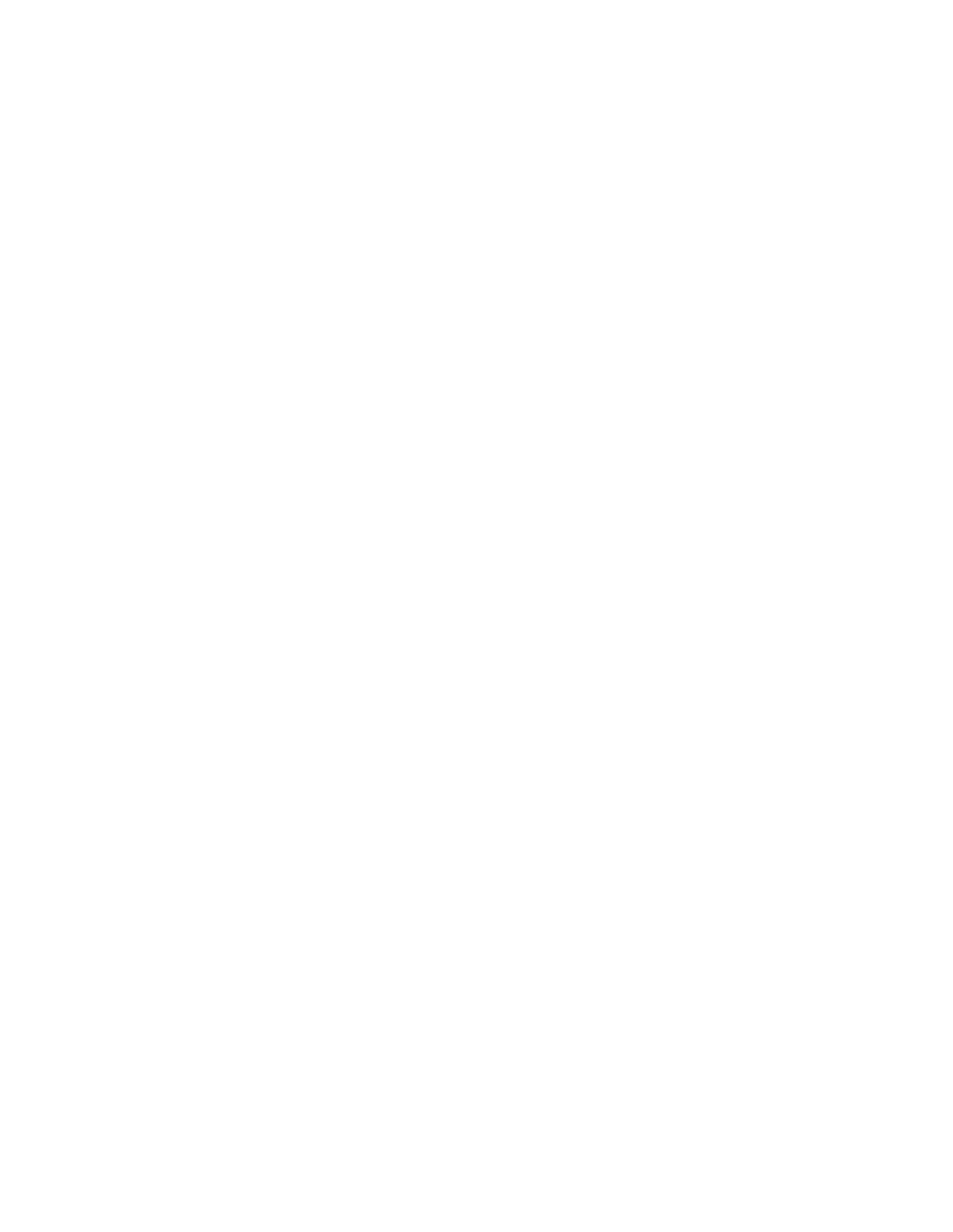# <span id="page-18-0"></span>Section III: Supplementary Information

# <span id="page-18-1"></span>Financial Statements Highlights

Condensed Statement of Operations (unaudited) For the 7-Month Period Ended October 31, 2014 (dollars)

| <b>Financial Information</b>                                         | $2014 - 15$<br><b>Planned</b><br><b>Results</b> | $2014 - 15$<br><b>Actual</b> | 2013-14<br><b>Actual</b> | <b>Difference</b><br>$(2014 - 15)$<br>actual minus<br>$2014 - 15$<br>planned) | <b>Difference</b><br>$(2014 - 15)$<br>actual minus<br>$ 2013 - 14 $<br>actual) |
|----------------------------------------------------------------------|-------------------------------------------------|------------------------------|--------------------------|-------------------------------------------------------------------------------|--------------------------------------------------------------------------------|
| Total expenses                                                       | 3,184,043                                       | 949,485                      | 1,784,652                | (2,234,558)                                                                   | (835, 167)                                                                     |
| Total revenues                                                       |                                                 |                              |                          |                                                                               |                                                                                |
| Net cost of operations<br>before government<br>funding and transfers | 3,184,043                                       | 949,485                      | 1,784,652                | (2,234,558)                                                                   | (835, 167)                                                                     |

### Condensed Statement of Financial Position (unaudited) As at October 31, 2014

(dollars)

| <b>Financial Information</b>           | $2014 - 15$ | 2013-14 | <b>Difference</b><br>$(2014 - 15 \text{ minus})$<br>$ 2013 - 14 $ |
|----------------------------------------|-------------|---------|-------------------------------------------------------------------|
| Total net liabilities                  | 158,390     | 117,319 | 41,071                                                            |
| Total net financial assets             | 88,018      | 43,613  | 44.405                                                            |
| Departmental net debt                  | 70,372      | 73,705  | (3, 333)                                                          |
| Total non-financial assets             | 65,210      | 76,915  | (11, 705)                                                         |
| Departmental net<br>financial position | (5, 162)    | 3,210   | (8,372)                                                           |

# <span id="page-18-2"></span>Financial Statements

Financial statements are available on the [website](http://www.ct-tc.gc.ca/ResourcesRessources/DepartmentalReports-eng.asp)<sup>[v](#page-26-5)</sup> of the Competition Tribunal.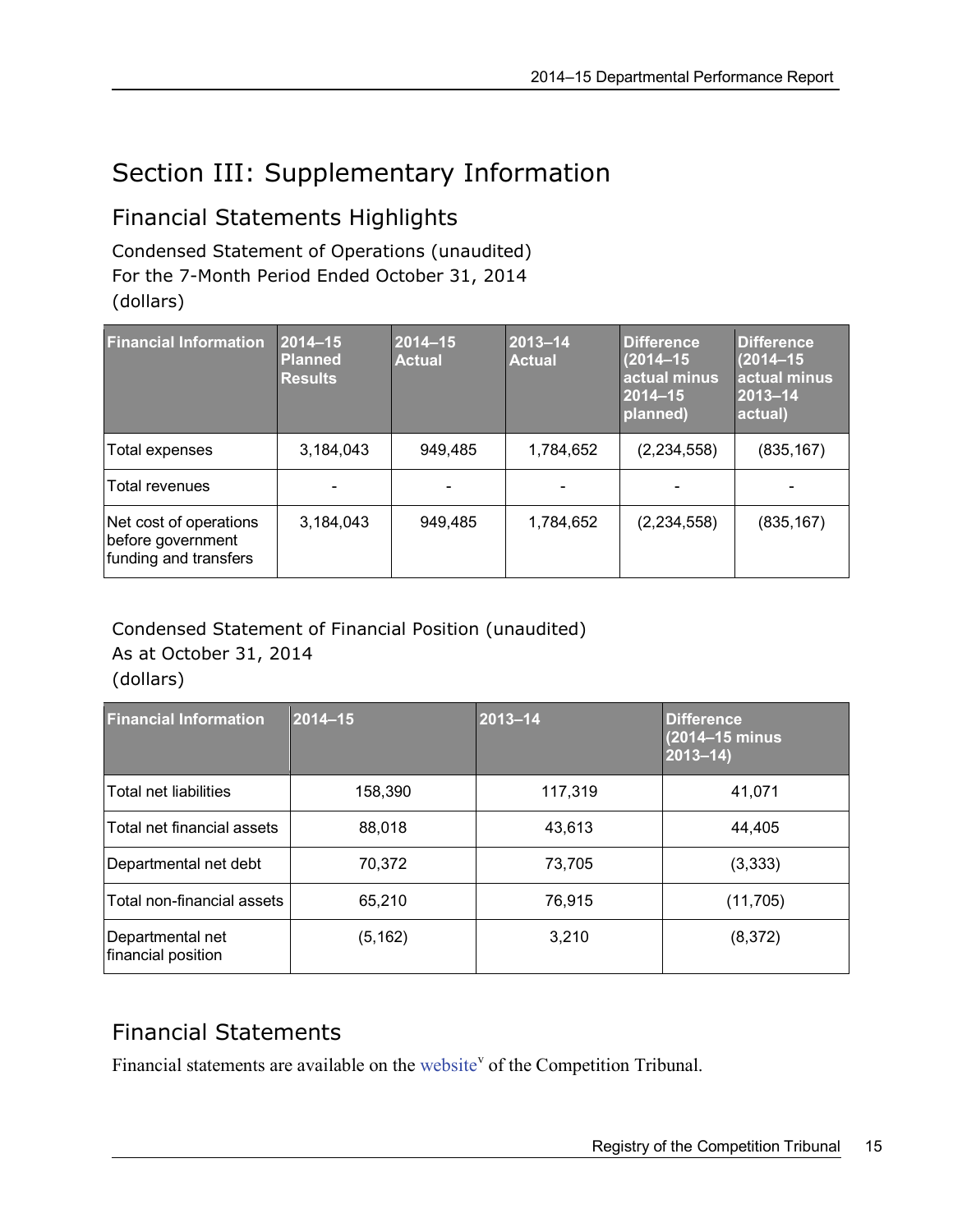## <span id="page-19-0"></span>Supplementary Information Tables

The supplementary information table listed in the *2014–15 Departmental Performance Report* is available on the [Competition Tribunal's website.](http://www.ct-tc.gc.ca/ResourcesRessources/DepartmentalReports-eng.asp)<sup>[vi](#page-26-6)</sup>

 $\bullet$  [Internal Audits and Evaluations](http://www.ct-tc.gc.ca/ResourcesRessources/DepartmentalReports-eng.asp)<sup>[vii](#page-26-7)</sup>

This is the final *Departmental Performance Report* of the Registry of the Competition Tribunal and covers the period April 1, 2014 to October 31, 2014. For information on the ATSSC's performance in supporting the Competition Tribunal from November 1, 2014 to March 31, 2015, please visit the [ATSSC website.](http://www.canada.ca/en/gov/dept/atssc/)<sup>[viii](#page-26-8)</sup>

# <span id="page-19-1"></span>Tax Expenditures and Evaluations

The tax system can be used to achieve public policy objectives through the application of special measures such as low tax rates, exemptions, deductions, deferrals and credits. The Department of Finance Canada publishes cost estimates and projections for these measures annually in the [Tax](http://www.fin.gc.ca/purl/taxexp-eng.asp)  [Expenditures and Evaluations](http://www.fin.gc.ca/purl/taxexp-eng.asp)<sup>[ix](#page-26-9)</sup> publication. The tax measures presented in the Tax Expenditures and Evaluations publication are the responsibility of the Minister of Finance.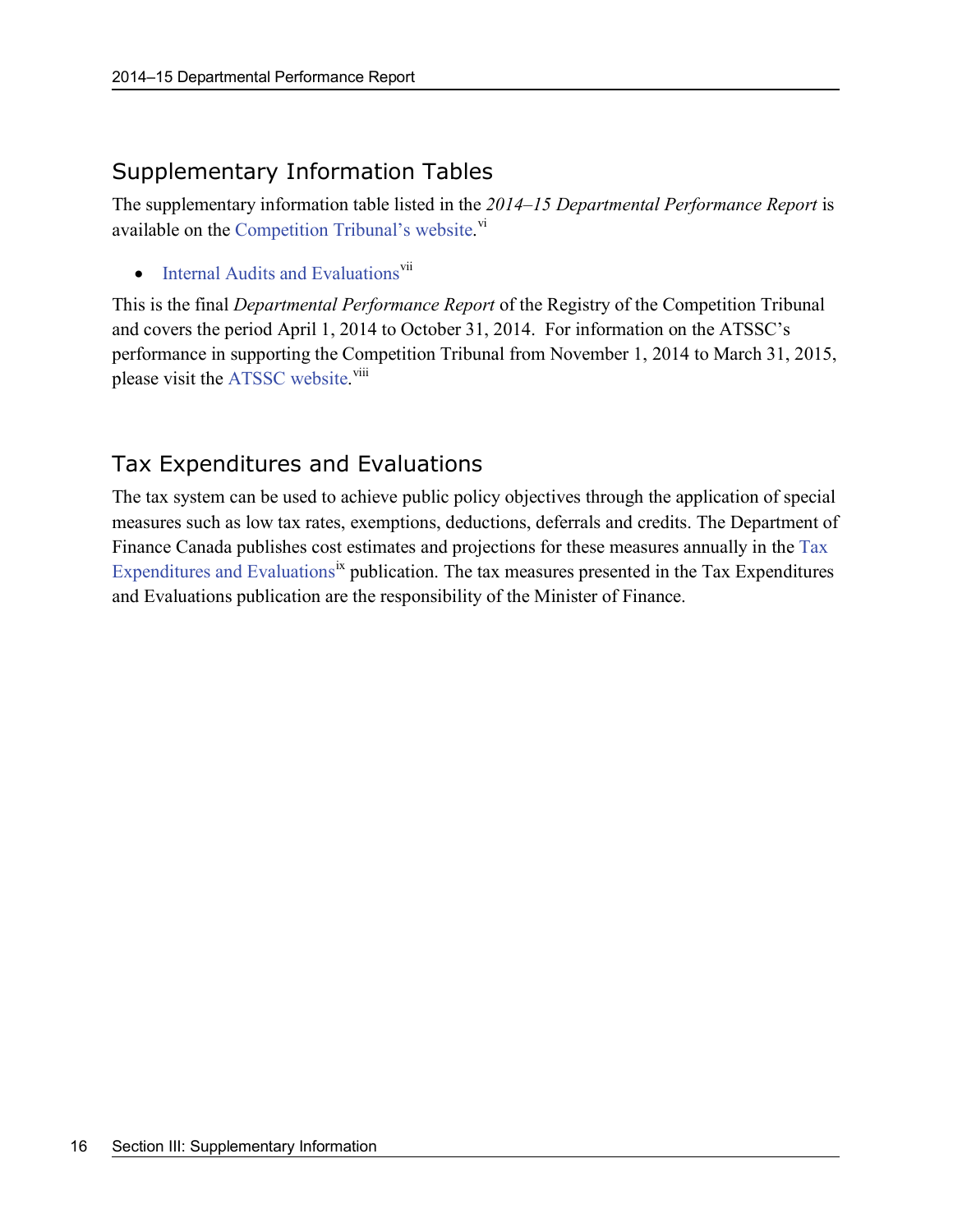# <span id="page-20-0"></span>Section IV: Organizational Contact Information

Registrar Competition Tribunal Thomas D'Arcy McGee Building 600-90 Sparks Street Ottawa, ON K1P 5B4 Telephone: 613-957-3172 Facsimile: 613-957-3170

Email: [tribunal@ct-tc.gc.ca](mailto:tribunal@ct-tc.gc.ca) Website: [www.ct-tc.gc.ca](http://www.ct-tc.gc.ca/)<sup>[x](#page-26-10)</sup>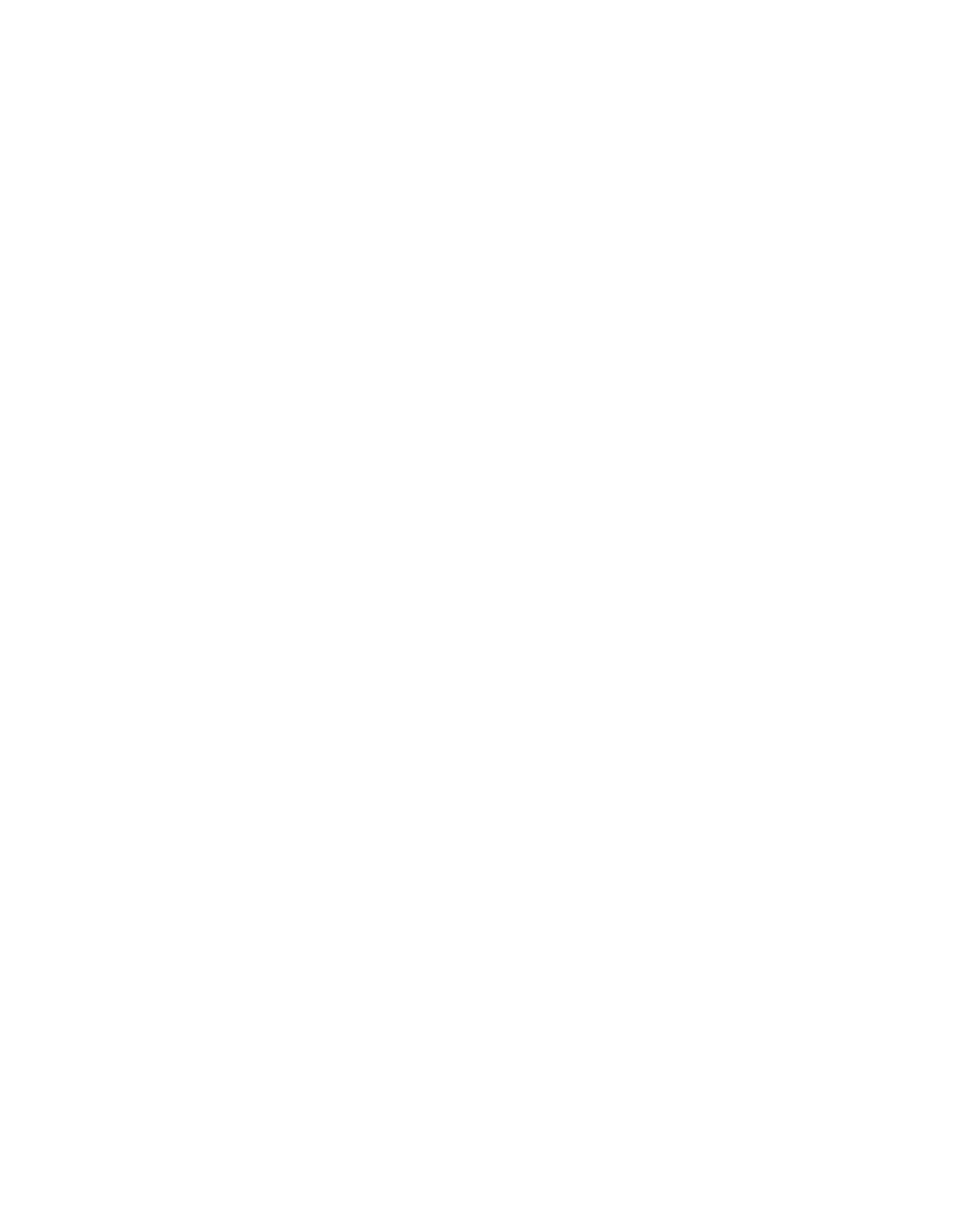# <span id="page-22-0"></span>Appendix: Definitions

**appropriation** (*crédit*): Any authority of Parliament to pay money out of the Consolidated Revenue Fund.

**budgetary expenditures** (*dépenses budgétaires*): Includes operating and capital expenditures; transfer payments to other levels of government, organizations or individuals; and payments to Crown corporations.

**Departmental Performance Report** (*rapport ministériel sur le rendement*): Reports on an appropriated organization's actual accomplishments against the plans, priorities and expected results set out in the corresponding Report on Plans and Priorities. These reports are tabled in Parliament in the fall.

**full-time equivalent** (*équivalent temps plein*): Is a measure of the extent to which an employee represents a full person-year charge against a departmental budget. Full-time equivalents are calculated as a ratio of assigned hours of work to scheduled hours of work. Scheduled hours of work are set out in collective agreements.

**Government of Canada outcomes** (*résultats du gouvernement du Canada*): A set of 16 high-level objectives defined for the government as a whole, grouped in [four spending areas:](http://www.tbs-sct.gc.ca/ppg-cpr/frame-cadre-eng.aspx) economic affairs, social affairs, international affairs and government affairs.

**Management, Resources and Results Structure** (*Structure de la gestion, des ressources et des résultats*): A comprehensive framework that consists of an organization's inventory of programs, resources, results, performance indicators and governance information. Programs and results are depicted in their hierarchical relationship to each other and to the Strategic Outcome(s) to which they contribute. The Management, Resources and Results Structure is developed from the Program Alignment Architecture.

**non-budgetary expenditures** (*dépenses non budgétaires*): Includes net outlays and receipts related to loans, investments and advances, which change the composition of the financial assets of the Government of Canada.

**performance** (*rendement*): What an organization did with its resources to achieve its results, how well those results compare to what the organization intended to achieve and how well lessons learned have been identified.

**performance indicator** (*indicateur de rendement*): A qualitative or quantitative means of measuring an output or outcome, with the intention of gauging the performance of an organization, program, policy or initiative respecting expected results.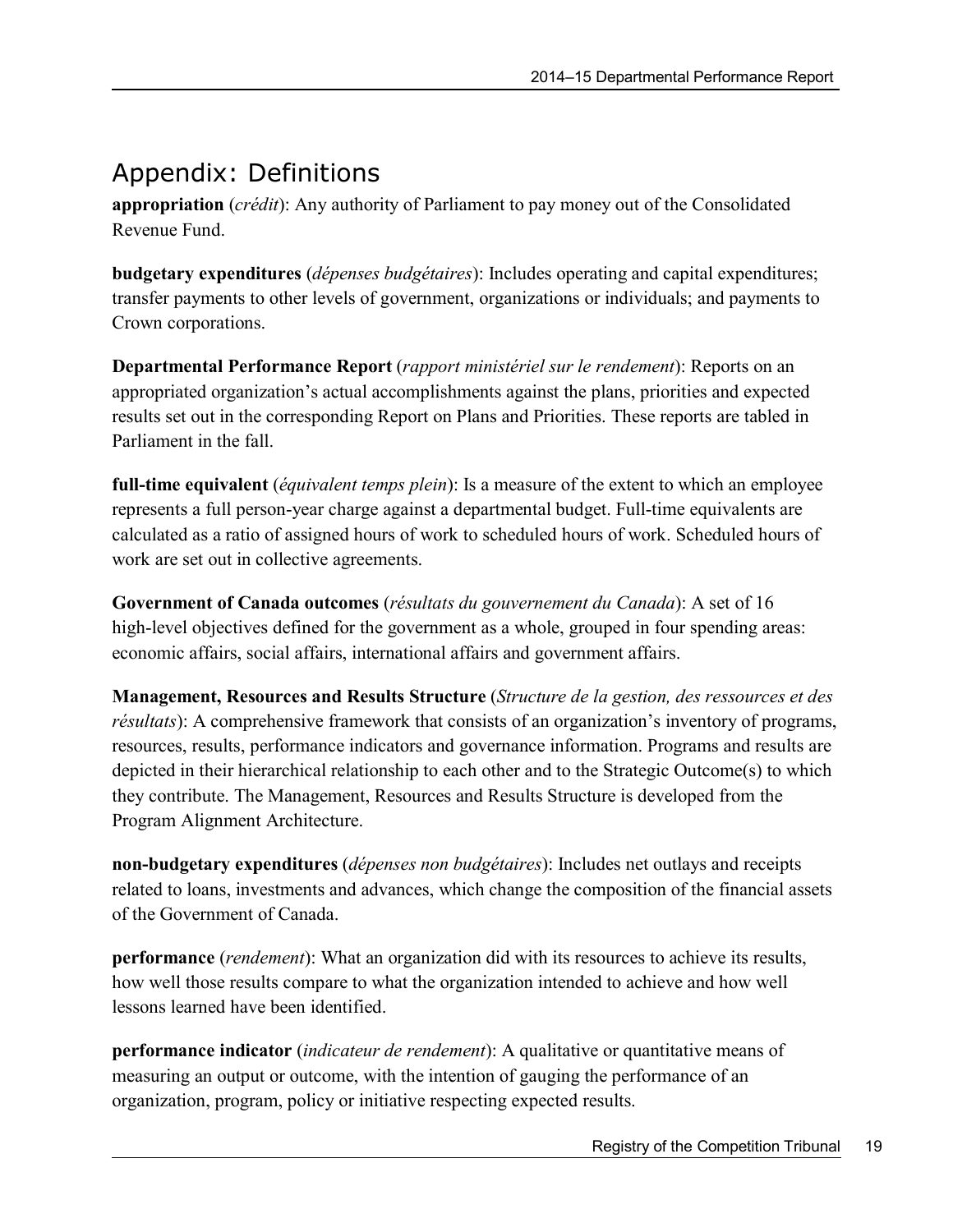**performance reporting** (*production de rapports sur le rendement*): The process of communicating evidence-based performance information. Performance reporting supports decision making, accountability and transparency.

**planned spending** (*dépenses prévues*): For Reports on Plans and Priorities (RPPs) and Departmental Performance Reports (DPRs), planned spending refers to those amounts that receive Treasury Board approval by February 1. Therefore, planned spending may include amounts incremental to planned expenditures presented in the Main Estimates.

A department is expected to be aware of the authorities that it has sought and received. The determination of planned spending is a departmental responsibility, and departments must be able to defend the expenditure and accrual numbers presented in their RPPs and DPRs.

**plan** (*plan*): The articulation of strategic choices, which provides information on how an organization intends to achieve its priorities and associated results. Generally a plan will explain the logic behind the strategies chosen and tend to focus on actions that lead up to the expected result.

**priorities** (*priorité*): Plans or projects that an organization has chosen to focus and report on during the planning period. Priorities represent the things that are most important or what must be done first to support the achievement of the desired Strategic Outcome(s).

**program** (*programme*): A group of related resource inputs and activities that are managed to meet specific needs and to achieve intended results and that are treated as a budgetary unit.

**Program Alignment Architecture** (*architecture d'alignement des programmes*)**:** A structured inventory of an organization's programs depicting the hierarchical relationship between programs and the Strategic Outcome(s) to which they contribute.

**Report on Plans and Priorities** (*rapport sur les plans et les priorités*): Provides information on the plans and expected performance of appropriated organizations over a three-year period. These reports are tabled in Parliament each spring.

**result** (*résultat*): An external consequence attributed, in part, to an organization, policy, program or initiative. Results are not within the control of a single organization, policy, program or initiative; instead they are within the area of the organization's influence.

**statutory expenditures** (*dépenses législatives*): Expenditures that Parliament has approved through legislation other than appropriation acts. The legislation sets out the purpose of the expenditures and the terms and conditions under which they may be made.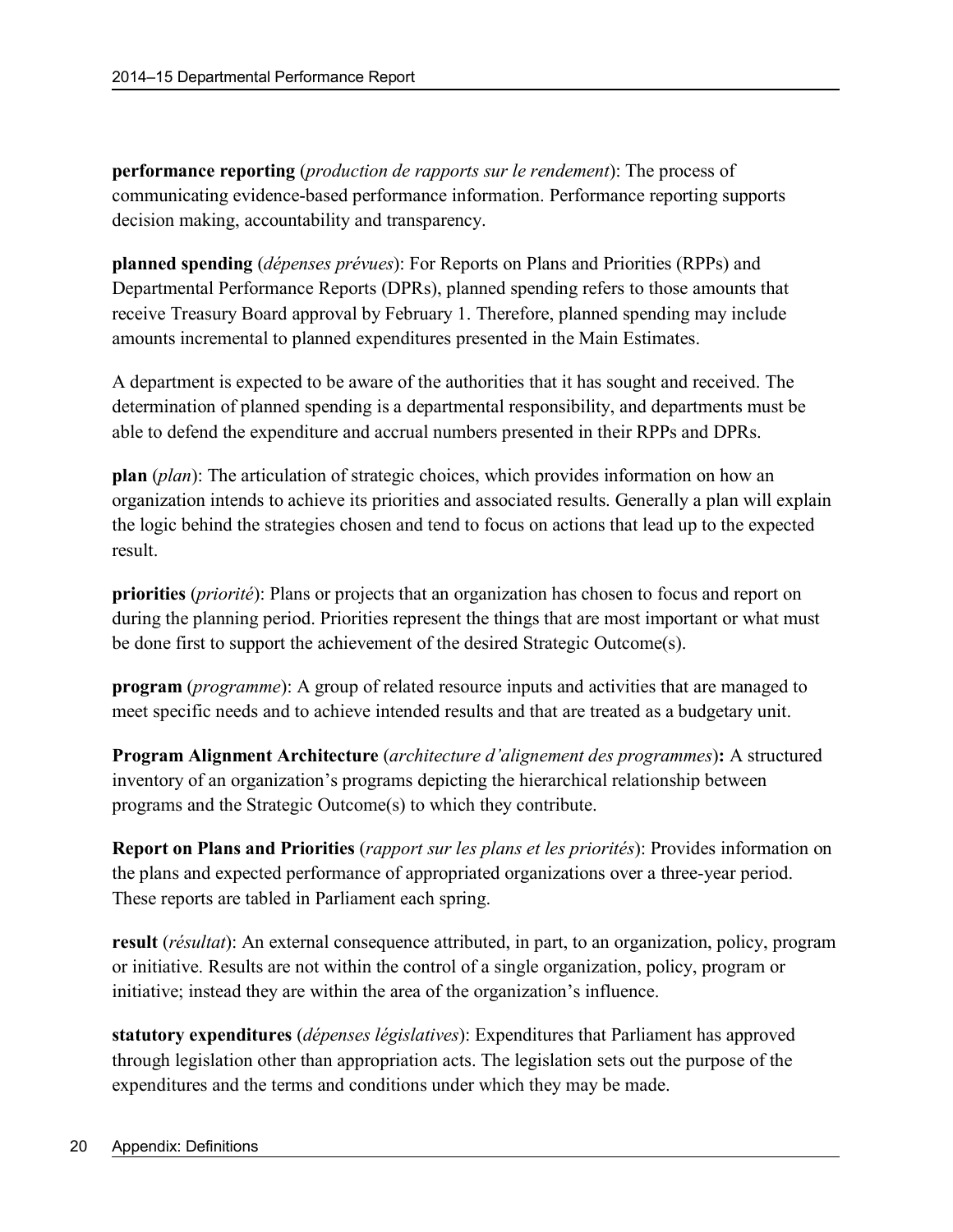**Strategic Outcome** (*résultat stratégique*): A long-term and enduring benefit to Canadians that is linked to the organization's mandate, vision and core functions.

**sunset program** (*programme temporisé*): A time-limited program that does not have an ongoing funding and policy authority. When the program is set to expire, a decision must be made whether to continue the program. In the case of a renewal, the decision specifies the scope, funding level and duration.

**target** (*cible*): A measurable performance or success level that an organization, program or initiative plans to achieve within a specified time period. Targets can be either quantitative or qualitative.

**voted expenditures** (*dépenses votées*): Expenditures that Parliament approves annually through an Appropriation Act. The Vote wording becomes the governing conditions under which these expenditures may be made.

**whole-of-government framework** (*cadre pangouvernemental*): Maps the financial contributions of federal organizations receiving appropriations by aligning their Programs to a set of 16 government-wide, high-level outcome areas, grouped under four spending areas.